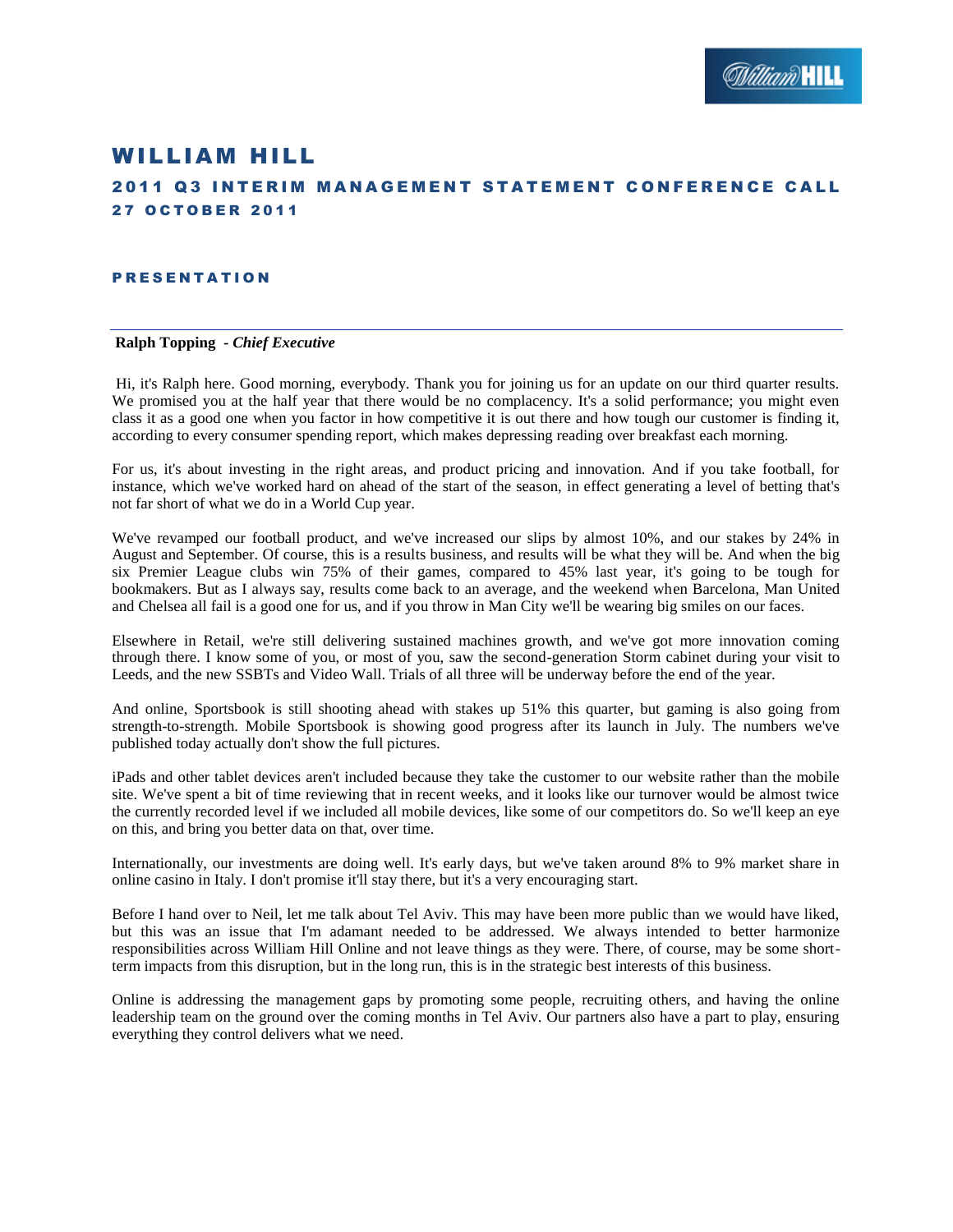Details of the dispute and the disruption have been played out in the press, and I'm sure you've all been titillated by the gossip. For me, now it's time to draw a line under that, and when I say this, I mean it. William Hill Online will be in a much better place for having faced its toughest internal challenge and come through the other side.

Now let me hand you over to my colleague, Neil, for the narrative on the numbers.

#### **Neil Cooper** *- Group Finance Director*

Thank you, Ralph, and good morning to you all. As ever, I won't run through every piece of detail in the statement, but I will cover off the key points, and give you some color where I can.

Staking levels have been good across the Group in the quarter, up 51% year over year in Sportsbook, and down just 0.3% in OTC. As ever, we've looked at the underlying OTC performance to try and get a handle on the long-term trend. Adjusting out the first two weeks of the period, which included the World Cup performance last year, OTC stakes were up 1.6%. Within that, slips were broadly flat, but pence per slip was up over 1%.

The swing in the gross win margin is a big feature of the period. Last year saw an outstanding margin, not only because of the World Cup, but also because we had some great results at the start of the domestic football season. Accordingly, last year we saw 18.2% in the quarter in Retail, and 8.9% in the quarter in Online. Inevitably, this year looks less strong; we've delivered 16.6% in Retail and 6.9% in Sportsbook.

The Sportsbook absolute should look relatively straightforward to you, as we've previously indicated that the increasing mix of pre-match and in-play will naturally bring us to around a 7% mark on a normalized basis.

In OTC, our overall guidance range remained 17% to 18%, so we were below that range. Quarter 3 is often below the full year guidance in a year with no major football tournament, given the predominance of flat rating and that we have football betting for only [around] half of the trading quarter. This was exacerbated this year by the results from the flat track bullies of the Premier League. Horse racing margin held up well.

This quarterly margin movement does mean that, whereas we were 7% ahead in Group net revenue at the half, we are now 2% ahead at this point. The lower net revenue growth year over year, a weak telephone performance, and the increased investment in marketing for Online, which we've flagged previously, means the Group operating profit is down 22% in the period. However, that's down only 3% year to date, and I'll reiterate that we are confident of our full year expectations.

Looking at the two divisions in turn, in Online a 200 basis point swing in the Sportsbook margin meant the strong stake in growth translated to a 17% increase in Sportsbook net revenue. Within this category, in-play turnover was up 61%, and pre-match was up 46%. This now makes in-play around 40% of turnover, or 60% if you exclude horse racing.

As Ralph alluded to, Casino was the strongest of the gaming products with both download and both flash-based casino growing well.

Online costs are in line with our expectations, with a significant increase in marketing spend, primarily for the UK and for Italy. Marketing was running at about 27% of net revenue in the period, compared with 20% this time last year, and it's likely to be around that 27% mark by the time we get to the full year.

In cost of sales, I would also just note that we're now paying tax in Italy, and accruing for tax in Spain and Greece. Operating profit, therefore, was 7% lower than in this quarter last year at GBP24.5 million.

In regards to the problems seen in the division over the last week or so, whilst we don't appear to have seen any net revenue impact from the disruption we saw, I would expect that operating costs will increase in quarter 4 on a oneoff basis by between GBP1 million to GBP2 million.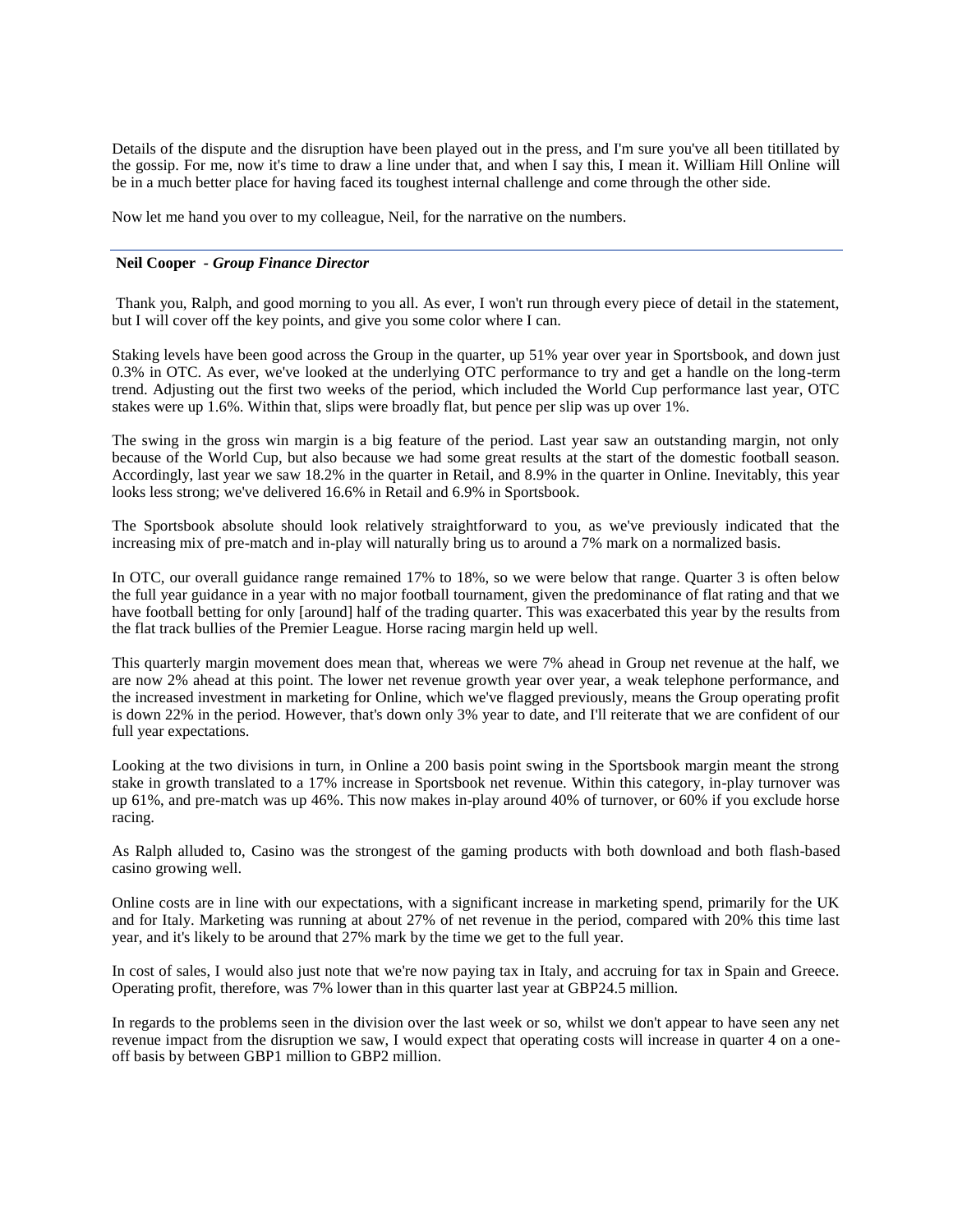In Retail, the broadly flat staking position offset by the margin drop means OTC net revenue declined 9%.

Machines continued to perform well, up 8.4% year over year in the quarter, on a gross win level, in line with the previous quarter's year-over-year growth rate, which was 8.7%.

Costs, as with Online, are in line with our expectations, up 4%, year over year, and we're reiterating our 3% to 4% guidance for the full year.

The number of shops open at the end of the period was 2,375, and as I know Nigel Hicks is always keen to know, the average for the period was 2,369. So far this year, we've opened 24 outlets and closed 26. That latter number includes the 20 we closed in the Republic of Ireland around the start of the year.

Turning to Telephone, which benefited from the World Cup last year, rolling over that, plus some high-roller wins in Q3 this year, means that we've had an adverse operating profit swing of about GBP4 million in the quarter. We're continuing to keep a close eye on this business, as I flagged at the half year, given the existing goodwill on the balance sheet.

Finally, on the balance sheet more generally, our net debt for covenant purposes has reduced by GBP33 million since the half year. I wouldn't necessarily expect that net debt will reduce much further now before the year end, given the timing of CapEx and dividend payments, and expected working capital movements.

That's everything I wanted to cover. Now I'd like to hand back to Ralph.

#### **Ralph Topping** *- Chief Executive*

Thanks, Neil. When you look at all the numbers it's sometimes easy to lose track of the big picture. And I think, for 2011, the key point is it's a solid performance, and we're on track for the full year.

Looking beyond this year, I think William Hill's in a really interesting space right now, particularly with regulation opening up new markets.

We've a unique opportunity, as well, to take market share in the UK and elsewhere. We've got a good brand, in fact a great brand; a lot of people ask, will it travel, and the initial Italy results seem to suggest that it will.

We've got good technology, a strong sports-betting heritage that continues to be a big differentiator. And we understand what interests and excites sports-betting customers, and we've got people in our business who are exceptionally good at turning that into betting opportunities.

Investing does mean that we are affecting the bottom-line in the short term, but this has to be the right move for this business and, ultimately, for our shareholders. Otherwise, sensible opportunities are going to be missed.

Thank you for your attention. Now I'd like to hand over to the moderator for questions. Louise?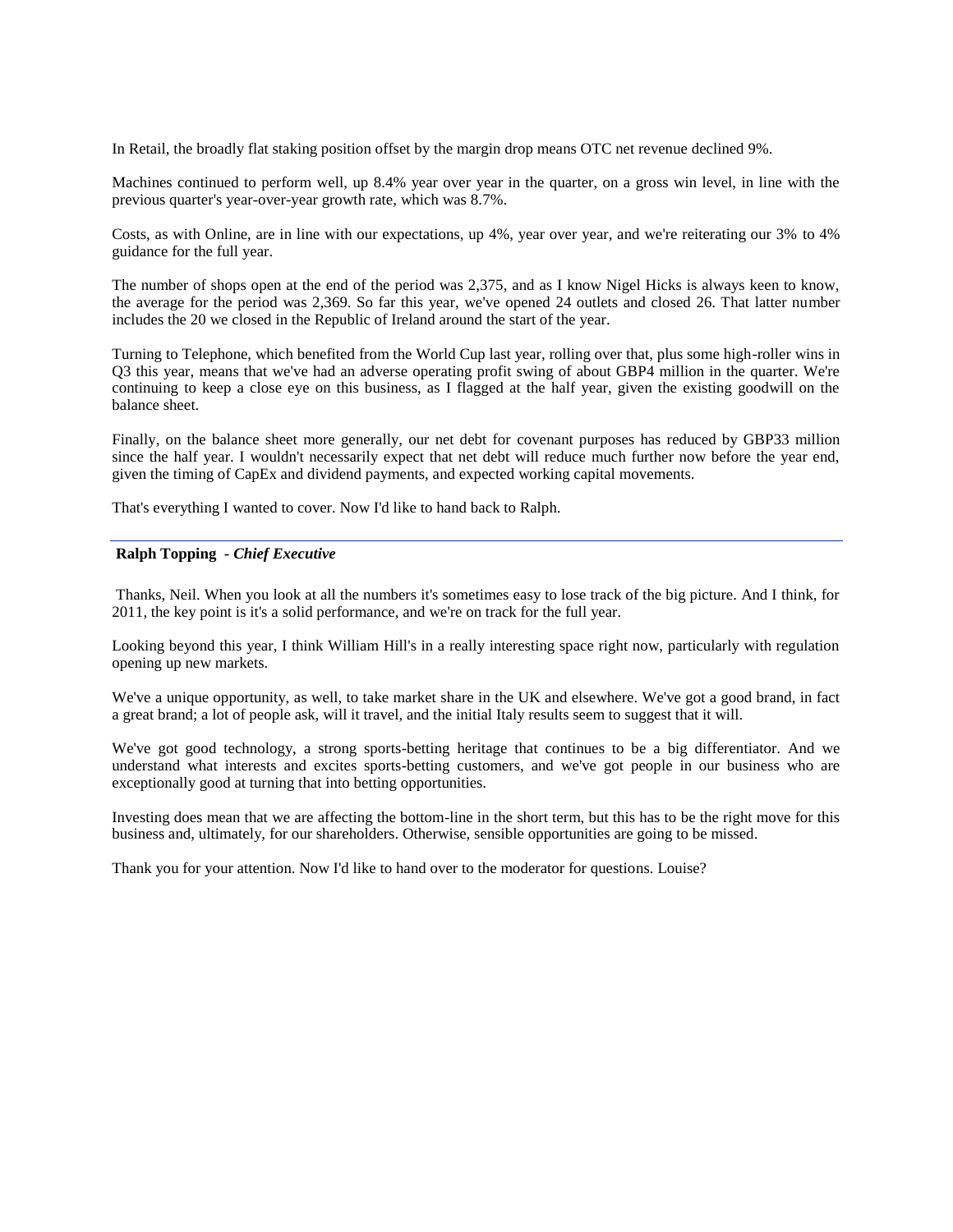### **QUESTION AND ANSWER**

#### **Operator**

Thank you, gentlemen. We will now begin the question and answer session. (Operator Instructions). Richard Carter, Deutsche Bank.

#### **Richard Carter** *- Deutsche Bank*

Couple of questions. Are there any seasonality reasons for the gaming machines potentially slowing down a bit in Q3? It looked like the growth rate slowed down there a bit, and potentially is lower than Q2, in terms of gross win per week.

Secondly, can you talk about phasing of costs? Is there a slightly higher cost phasing in Q3, relative to Q4, especially in Retail?

And also, could you explain why you're paying Greek tax and give us some sort of idea of how much that is?

And then, finally, could you just confirm, did you say you were expecting 27% marketing as a percentage of net revenue in Online for the full year? That seemed a little bit lower than what I was expecting.

### **Ralph Topping** *- Chief Executive*

Okay, well two, three and four are going to Neil. But the first one, you hit it on the head with seasonality, so I'm not going to go any further than that. I think that's the reason for the machines, and it's a slight seasonality issue. So over to Neil for the phasing of costs, an explanation on the Greek tax, and the marketing as a percentage of Online at 27%.

### **Neil Cooper** *- Group Finance Director*

Yes, just to be clear on point one, Richard; the year-over-year growth in Q2 was 8.7%, and the year-over-year growth in Q3 was 8.4%. So there's been a very small diminution in growth rate, so what you are seeing in the absolute quarterly numbers is the reflection of the underlying phasing.

### **Richard Carter** *- Deutsche Bank*

Okay.

### **Neil Cooper** *- Group Finance Director*

All right. Your second question on phasing of costs in Retail. I think if you look at the three big areas of cost, and how they move from Q3 to Q4, we had a pretty hefty rise in content cost in Q3 last year, which we will be anniversarying over, effectively, as at the end of Q3. So I'd expect that that will, in year-over-year terms, improve slightly into Q4, that element.

Labor will run in Q4, year over year, about the same rate as Q3. I'd remind you that we've taken a 2% rise in that metric. And I don't see any reason why rent would be any different, year over year, in Q4 than Q3.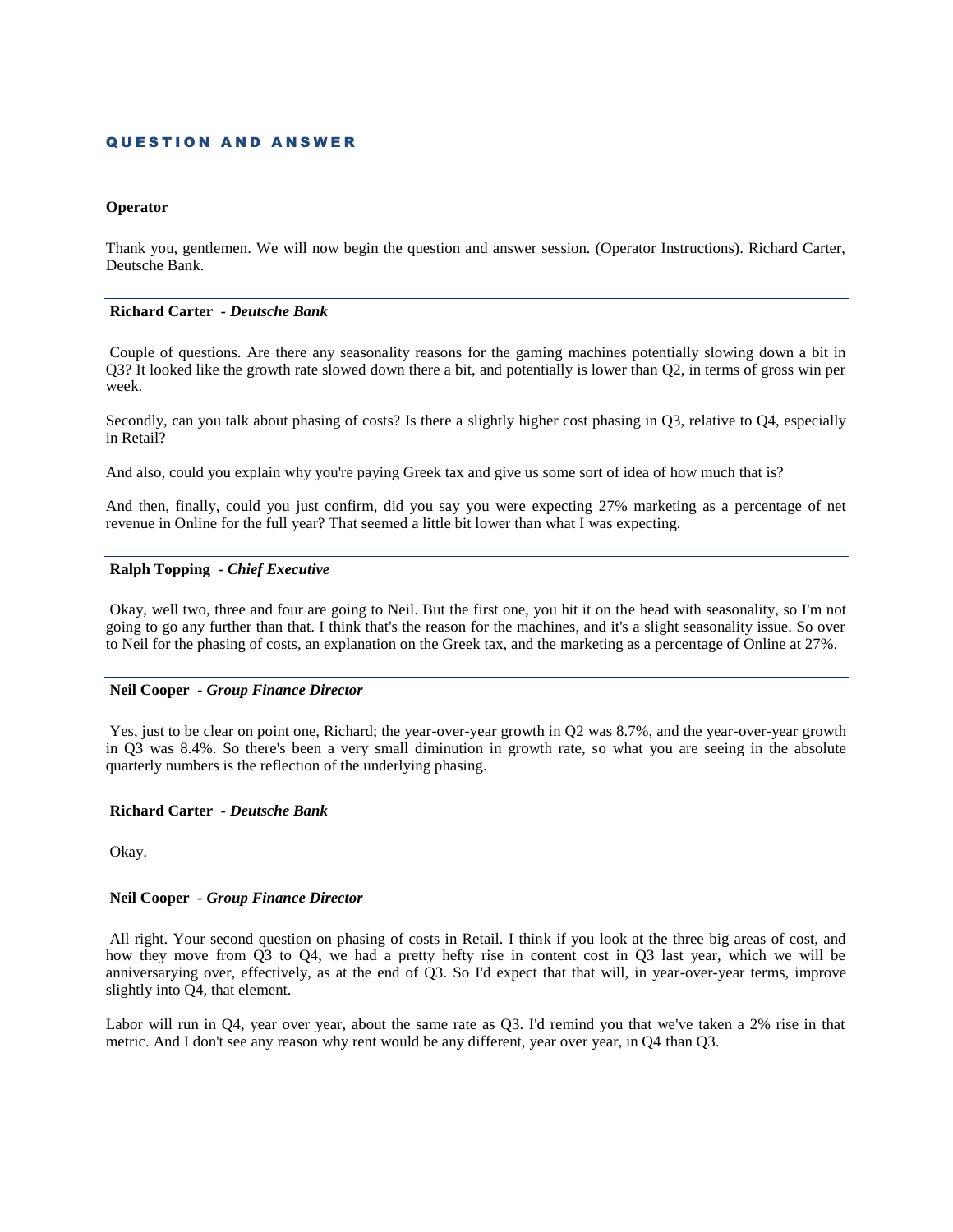So I think Q3, because of the impact of the SIS cost hike is likely. Clearly, we haven't exited the Q4 yet, but I think it's likely to be as high as it gets, hence our guidance of full year remains 3% to 4%.

In terms of the Greek tax, it's a fairly small number. We're still working through our response on the proposed Greek legislation, in terms of determining how that all moves forward. And I would remind you we're accruing as opposed to paying at this stage, because that will depend on how the Greek legislation goes and how we move forward in that territory.

#### **Richard Carter** *- Deutsche Bank*

You're accruing 30% of net revenue across all products?

### **Neil Cooper** *- Group Finance Director*

I don't know the percentage, Richard. I know the pound number, but not the percentage. Are you happy to talk offline about that?

### **Richard Carter** *- Deutsche Bank*

Okay.

### **Neil Cooper** *- Group Finance Director*

And the last question in terms of marketing. We're expecting that the full-year rate will actually be 28%, not 27%, as it stands. But obviously, that depends on how much net revenue we make, which is, in part, a facet of sports results. So I'm not giving you a cast iron guarantee, but that's directionally what we're looking at.

So that will imply, actually, that our Q4 is a little bit higher than the average seen to date, because we're running -- I think our first-half number was about 26%, Q3 is 27%, and I'm expecting the full year to be 27%, 28%, which is, I think, what we said in our half-year statement. So the implication is  $\overline{Q}4$  will be a little bit higher, in isolation.

#### **Richard Carter** *- Analyst*

Okay. And then, just finally, there was some talk about the riots impacting Ladbrokes' OTC amount staked. Did you also have any discernible impact from that?

### **Ralph Topping** *- Chief Executive*

We had 67 shops which were vandalized, if you like. One was set on fire; it was the first one, I think, to be damaged.

### **Neil Cooper** *- Group Finance Director*

Tottenham.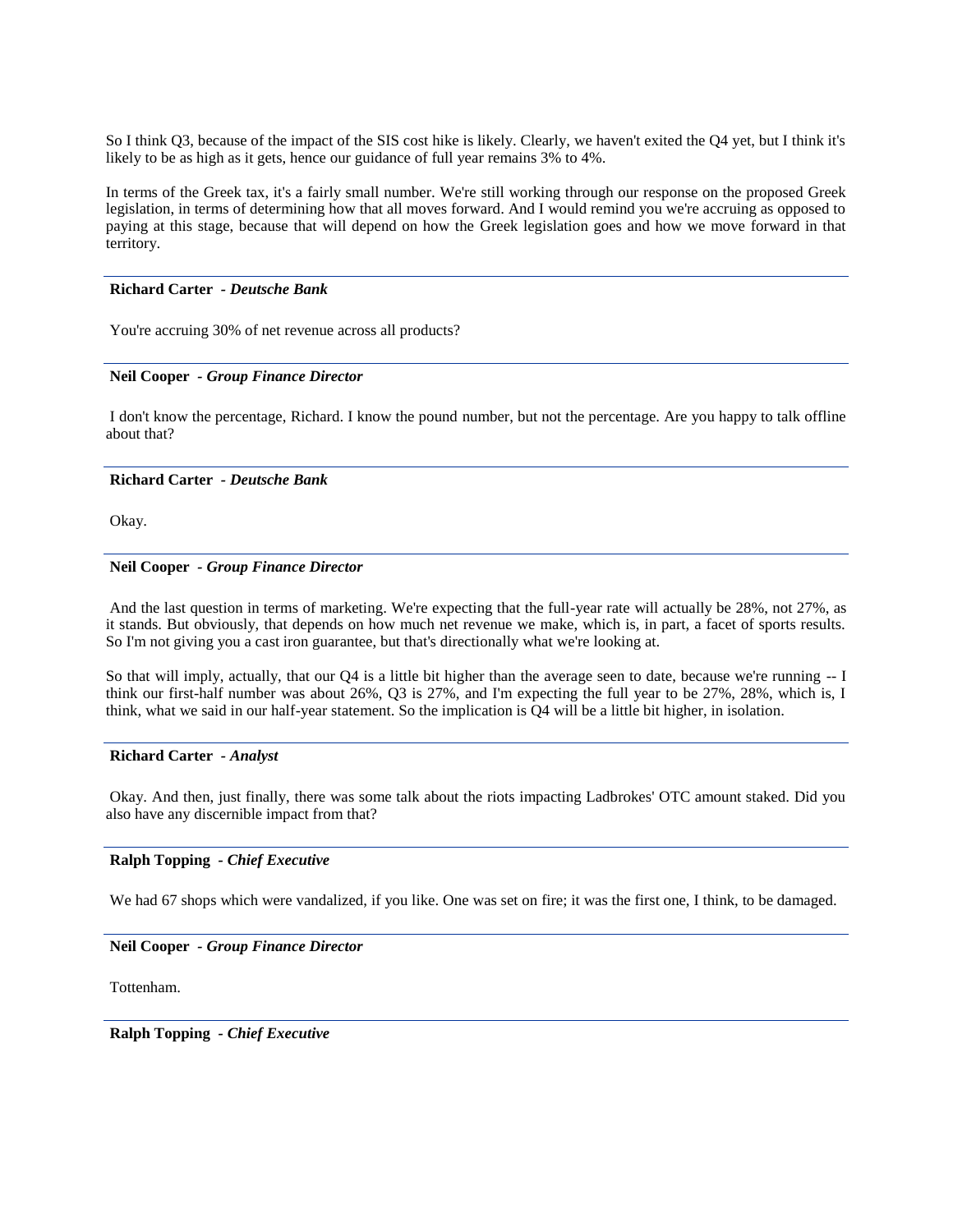Up in Tottenham. And then on police advice, right through the country we shut a number of shops for a number of hours per day, at various points. The impact's not worth thinking about, actually.

### **Richard Carter** *- Deutsche Bank*

Yes, okay. Cheers.

#### **Operator**

Gavin Kelleher, Goodbody Stockbrokers.

#### **Gavin Kelleher** *- Goodbody Stockbrokers*

Just two questions from me. In terms of football and the strong amount staked that was seen, both in Retail and Online, was any of that due to recycling, given the results? And, if so, could you give any sort of guide and quantify it?

And in terms of the marketing spend as a percentage of net revenue, I know you've covered it all for this year. Any sort of guidance into next year at this stage?

#### **Ralph Topping** *- Chief Executive*

On the football recycling, you know the weekend trade has been fantastic. And does it encourage it people to come back the following week? I think you've got to say it does. But if a guy's won GBP100 on a football coupon at the weekend, I think he'd find it very hard to keep that GBP100 to the following weekend. So I think it might get recycled then at some pubs and wherever else during that time.

It does show, though, that they're keen on the football products that we've got out there, which we've revamped this year, and we're pleased with that.

So the interesting point for me is the slips up 10%. So a lot of interest in the football product, especially in the big four, or five, or six teams, and the emergence of Man City this season and all the stories that go with that, and some of the big scores. It's made it quite an exciting start for everybody, and people are having a bet on it.

So I'm pleased with it. I don't buy the recycling theory in its entirety on football, because of the space between matches.

### **Neil Cooper** *- Group Finance Director*

Gavin, in terms of the marketing, I think what we've said generically is, firstly, in the long run we expect to be around the 25% mark, because a lot of our business in Sportsbook, in particular, is focused in the UK; 75% of Online per se is UK. And clearly, with the strength of the brand, we don't need to advertise at the same level to get the same impact.

What has driven the marketing ratio up in the second half this year has been the entry into Italy, predominantly. So the marketing ratio for next year will be impacted, depending on what we do in regards to territories that are currently regulating.

Spain is a territory that we're looking at. We may well be wanting to get licensed to move forward in Spain, and that will cost. Obviously, Germany the regulation is moving around like a yo-yo at the moment. So we're waiting to see how that rolls out.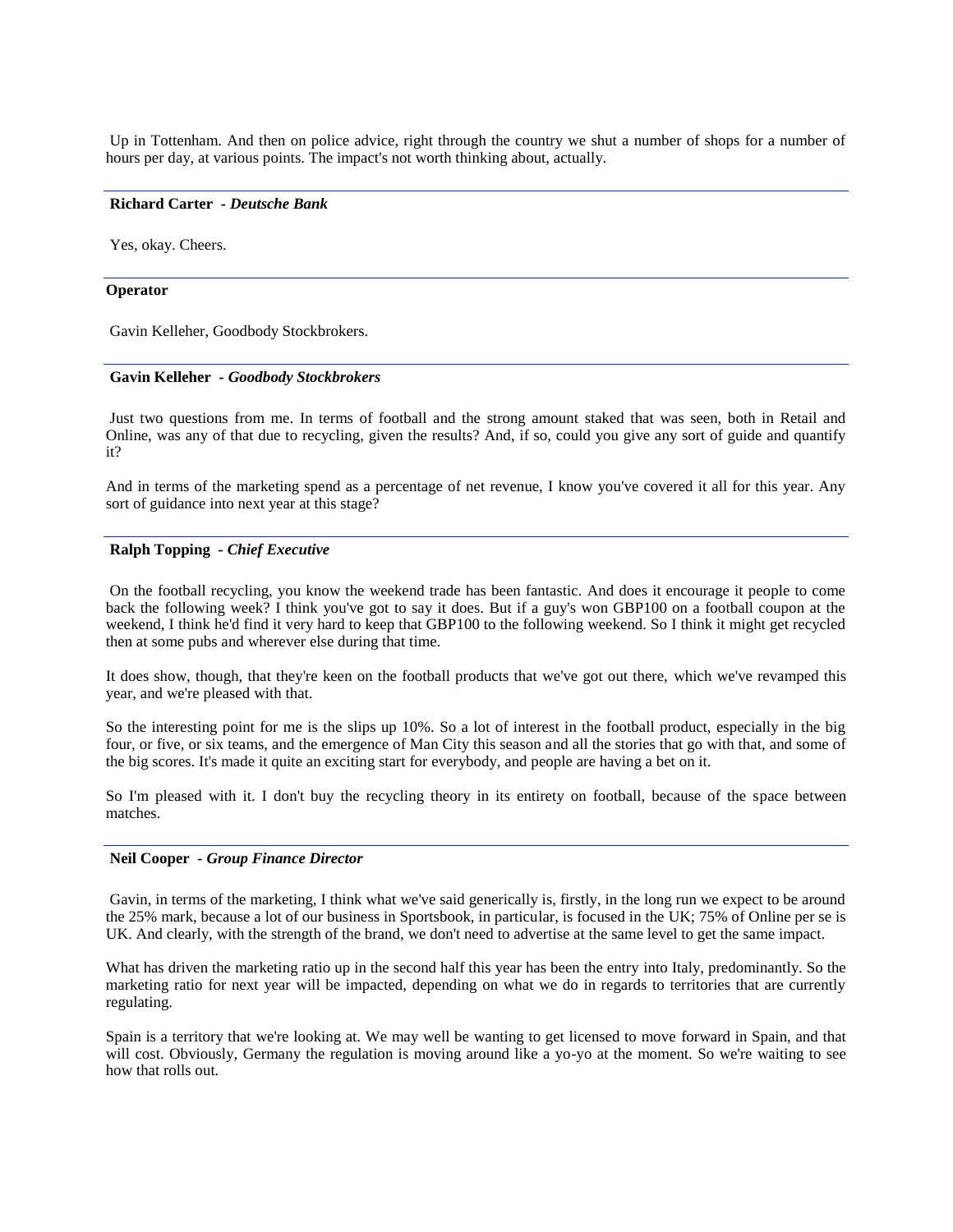So I think, at the moment, the marketing ratio will depend on our attitude and response to the pace of regulation. If we get into Spain on day one, early next year, I would expect not a material reduction in the rate for next year, but that is dependent on our decisions around regulation and market entry.

### **Ralph Topping** *- Chief Executive*

All right, Gavin, are you happy?

#### **Gavin Kelleher** *- Goodbody Stockbrokers*

Yes, happy.

#### **Operator**

Vaughan Lewis, Morgan Stanley.

### **Vaughan Lewis** *- Morgan Stanley*

The first one on the retail estate, it seems to be flat year to date, basically. Should we still expect the 1% to 2% growth that you've been talking about, or has that been moderated a bit by the tougher trading conditions?

And then a couple Online; in Israel should the costs come down next year now that you've got more direct control of that business?

And then, can you give us an idea about what the seven managers that have left, what their roles were? And were they planning to set up a rival business; was that the issue?

And then a second one in Online, on Italy, are you planning to ramp up the Sportsbook as well, or is this very much a Casino strategy in Italy?

### **Ralph Topping** *- Chief Executive*

I'll start with the last one. In Italy we're going to have a Sportsbook in Italy. It's not just a Casino only. I always like it when you come on, Vaughan Lewis, because you always say, I've got a couple of questions, and then you ask me six (laughter).

On the seven managers, they've got various roles there which -- Director of retention, and Online marketing officer, and various bits and pieces. The reality is there that we've got not just a dependency on seven guys, because underpinning those guys are some very good people, and the quality of the team underneath those guys is good. So we'll be promoting some of the hungrier people, underneath them, into new roles.

And we're also on with recruiting the CMO, Chief Marketing Officer, which was Eyal Sanoff's role. And we've got six external candidates already for that role. So in the medium term, I'm not too worried about that. We'll be able to get a high quality individual to take over that role.

You asked about Israel. What was the other question on Israel?

**Vaughan Lewis** *- Morgan Stanley*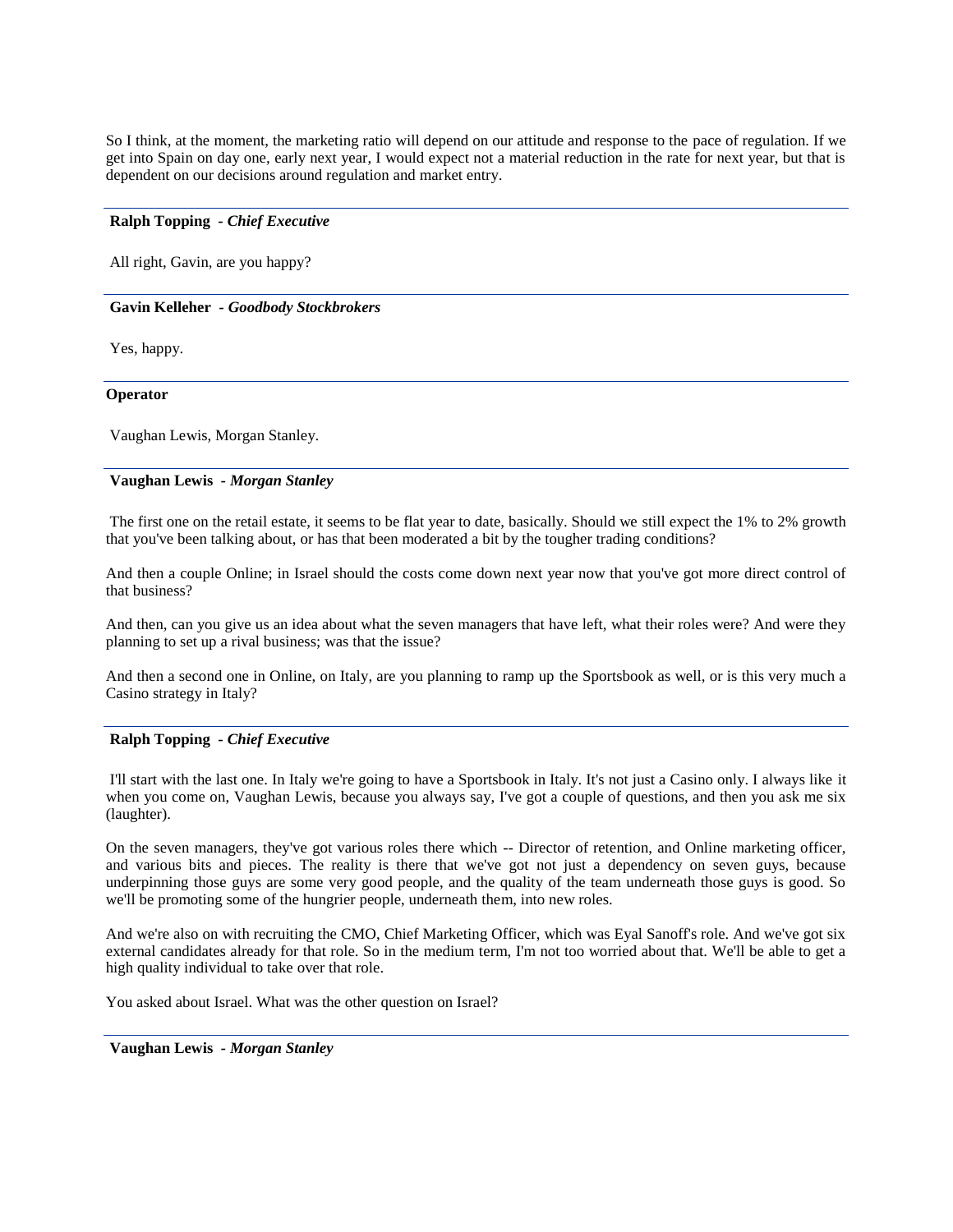Whether the costs come down next year now you've got more control of it. There seemed to be some wastage of costs maybe.

### **Ralph Topping** *- Chief Executive*

Yes, I think the figures for Israel will be hidden in the fuller figures in Online in some respects. But yes, I think the fish still have a future (laughter). The rabbi's gone and the fish [feeder] have gone, so yes, costs have already come down.

### **Neil Cooper** *- Group Finance Director*

I think, Vaughan, you've got to keep this in perspective. There's been a bit of newspaper [bandyage] about some odds and sods, but they're small beer in the scheme of things. So what you put in your model is up to you, but if I was running a model I wouldn't be putting big cost reduction is as a result of this activity.

As Ralph has said, we're seeking to replace and/or promote to replace the positions that have gone. So I don't think there's any structural or wholesale change anticipated. And, just to reiterate, we continue as we always have been to be absolutely committed to our Tel Aviv operation.

### **Ralph Topping** *- Chief Executive*

Also on that front, I think one thing I'd point out is these guys were on huge bonuses, earnouts, in this business over the next two years. So there is a potential saving to the business in those, depending, of course, on performance and whether the business hits its quite hard targets.

But as far as the situation goes, and I'm sure there's going to be some other questions on Israel, there's a hell of a good atmosphere in the office now is all I will say. And a lot of work to be done, a lot of work to be sorted out, but we have the senior managers over there doing that.

#### **Neil Cooper** *- Group Finance Director*

You had a Retail question didn't you, Vaughan?

#### **Vaughan Lewis** *- Morgan Stanley*

Yes, the estate seems to be flat year on year.

### **Neil Cooper** *- Group Finance Director*

I think, just to be clear, we have had 20 shops closed in the Republic, which is obviously a non-UK closure. So if you look at the UK, I think we've opened 26 shops and closed 3 or 4. So I think the numbers will be distorted by what we've done in Ireland this year, which will have the effect of flattening the growth rate this year. There's no reflection -- we're not reigning in our ambitions to open around 1% to 2% a year. That continues. You will always have timing where you get more in one year and less in another. But you shouldn't read, from the current numbers, any change in our strategy. It's simply just a fact of Ireland as much as anything.

**Vaughan Lewis** *- Morgan Stanley* 

One-off in Ireland.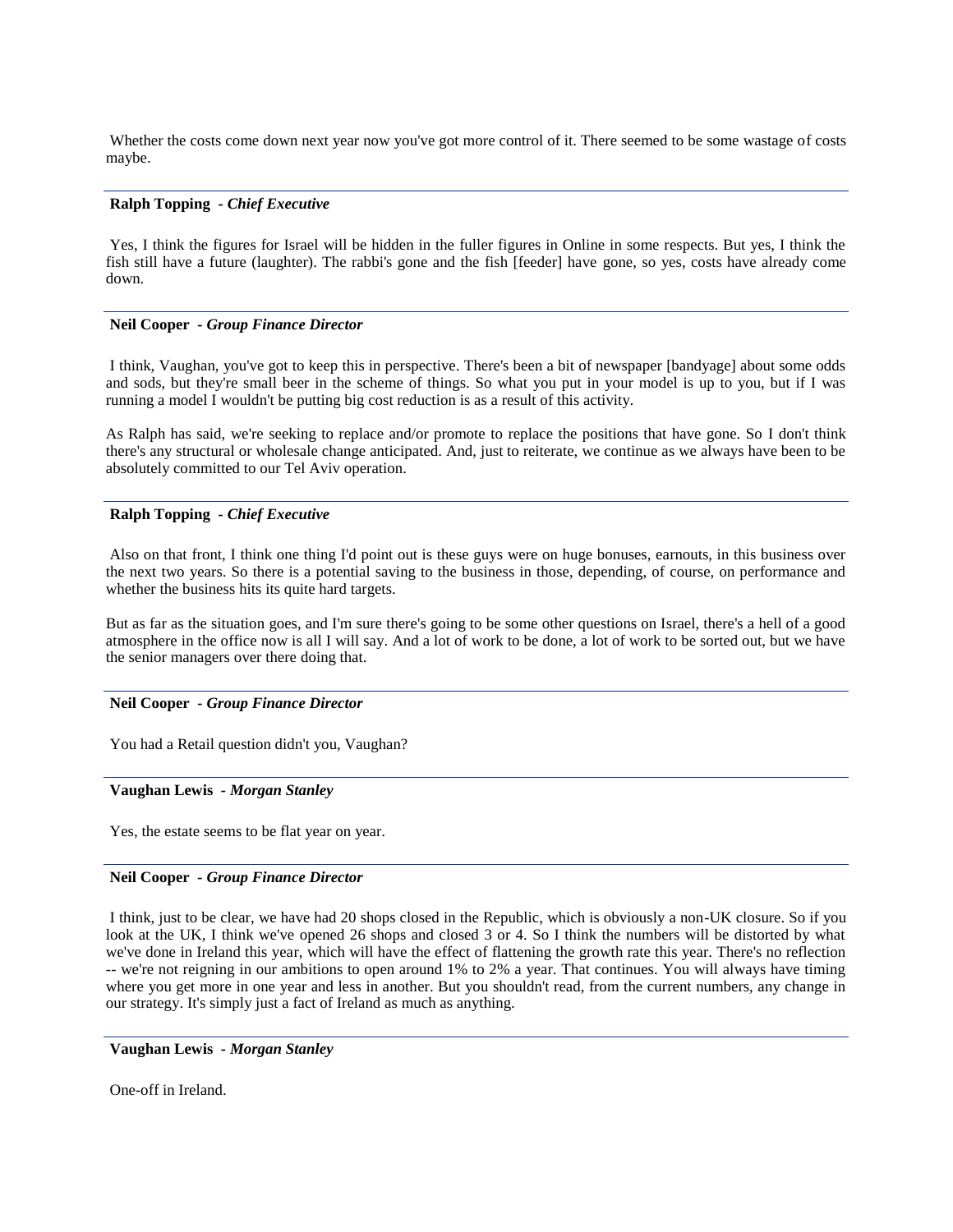### **Ralph Topping** *- Chief Executive*

One thing you should look at, Vaughan, and we've perhaps not stressed enough, is that total Retail turnover's up 4.6%. When you add that to what we're doing in Sportsbook, and even if you look at telebetting that's flat year on year in turnover terms, the business is in not bad condition. Anybody saying they were up 4.6% in turnover would be happy, I think.

### **Vaughan Lewis** *- Morgan Stanley*

Ralph, can I just check, you last comment on Israel. I think you said the atmosphere in the office is very good. Just to check that is what you said. And are you confident that all the good people that you've kept are loyal to William Hill then, rather than to anyone else?

### **Ralph Topping** *- Chief Executive*

Yes, something we've always known that we've got a loyal workforce in Israel, when I think what they were put through over the course of the last couple of weeks. The full story on that will emerge, over time, but I've never encountered anything like it. This was not an industrial dispute. This was an ordering of the workforce to leave the building. The workforce came back quickly in big numbers when we contacted them, and are back in even bigger numbers now. So it is a good atmosphere, and Henry Birch and Jim Mullen have done a great job out there for us.

### **Vaughan Lewis** *- Morgan Stanley*

Great, thank you.

### **Operator**

Andrew Lee, Jefferies & Co.

### **Andrew Lee** *- Jefferies & Co*

Three if I can. In Casino, could you just give us some guidance on the split of that growth by regulated versus unregulated, maybe if you can by table games versus slots?

Secondly, is Israel or the staff costs, GBP1 million to GBP2 million, is that in exceptionals, or is that just normal course of business please?

And then, finally, in Italy, I guess the market share you've got would imply, probably, flattish in terms of year on year in Italy. But could you just tell us whether it's coming from the William Hill brand versus potentially the purchased asset brands last year? Thank you.

#### **Ralph Topping** *- Chief Executive*

On the Casino one, we're not going to give you the split, Andy. And I'll hand over to Neil for Israel now for the questions.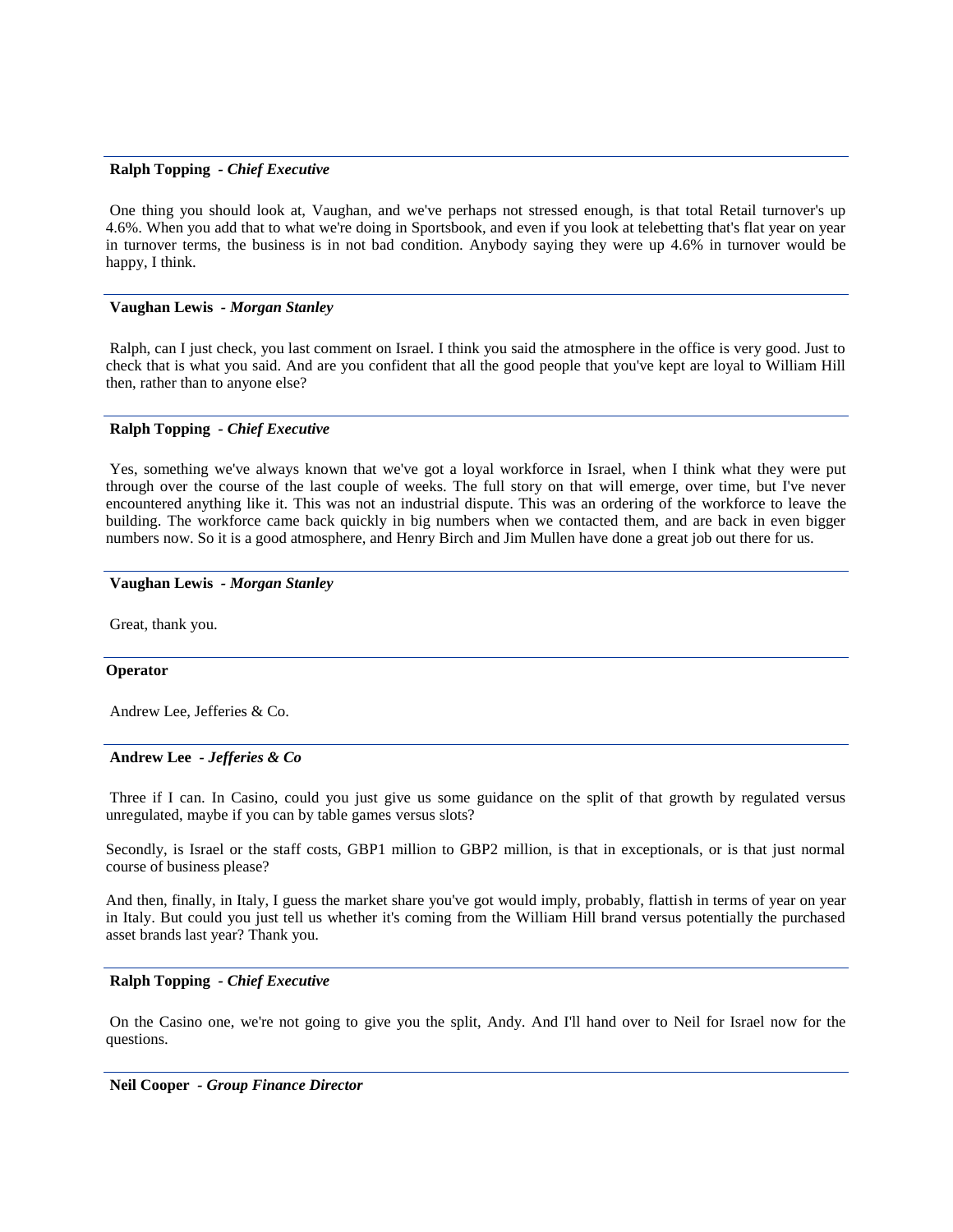Yes, just to be clear, Andy, it's not personal. This is only a Q3 IMS; it's not a full set of results. So we're obviously going to restrict our comments to the information that we've made publicly available in the release.

In terms of Israel, firstly, these are projections. There may well be -- I wouldn't suggest that those are all committed costs. There are some costs there for potential actions arising from the events which we may, or may not, spend. So I'm not going to get off the fence at the moment on whether we do that as an exceptional or not. If nothing else, because if it's at the low end of that, it's a little bit small for an exceptional item in terms of Group materiality limits. So we flagged it. Whether it goes out for exceptional or otherwise is, frankly, just a presentational point. And until we're clear on what the final wash up is, and what the nature of those wash up costs are, I'm not going to tell you that I've made my mind up yet.

In terms of the third question, Italy. The first thing to say is that the quarter-on-quarter impact of Italy, if you take into account the marketing, so on an EBIT basis, it has gone backwards, because of the bow wave of marketing that's going in at the moment. The regulated Italian Casino is williamhill.com, so it is all under the William Hill brand.

### **Andrew Lee** *- Jefferies & Co*

Great. And just on Casino, I know you're not going to do it by regulated, unregulated, is either table games or slots, are either of them powering ahead faster than the other? Or is it a mix of all of them?

### **Neil Cooper** *- Group Finance Director*

I think all we'll say, Andy, is that we've seen very good growth in both download and in the flash-based Vegas-style casino games, similar levels of growth for the quarter.

#### **Andrew Lee** *- Jefferies & Co*

Great, thanks.

#### **Operator**

Ivor Jones, Numis Securities.

#### **Ivor Jones** *- Numis Securities*

I don't remember you talking about high rollers on the Telephone before, but I've a very dodgy memory. Does that represent a change of strategy? And did you say it was a GBP4 million loss on Telephone, or a GBP4 million swing, so we're to assume --?

#### **Neil Cooper** *- Group Finance Director*

GBP4 million swing. Bearing in mind, firstly, you've got a strong World Cup in the numbers last year which is part of the swing. And, secondly, we haven't talked about high rollers because, firstly, we don't do a lot. And, secondly, in absolute terms they're not huge. But obviously the Telephone business performance in the quarter, which is I think a small loss, means that the swing can be exacerbated by fairly small amounts of cash.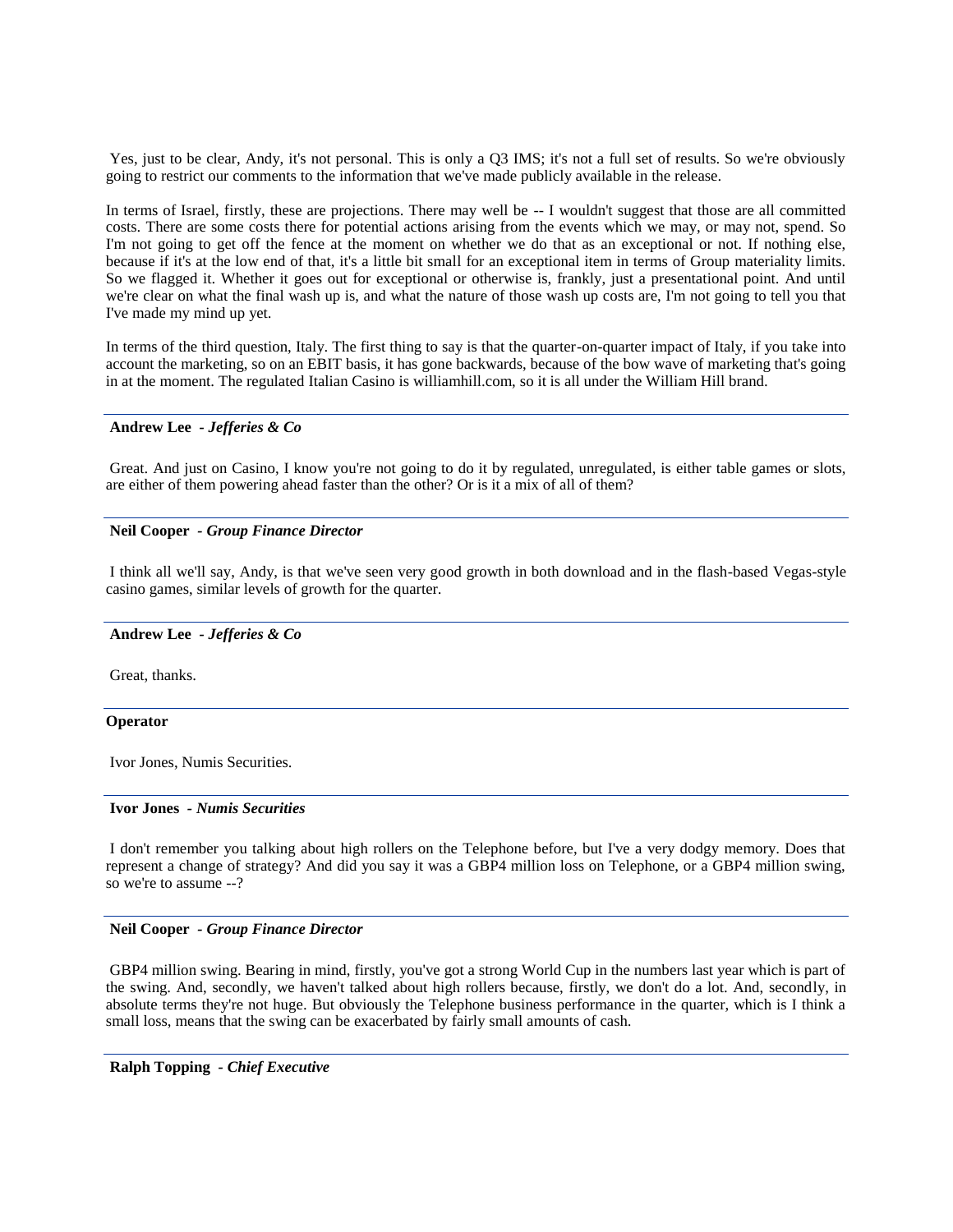We have talked about high rollers in the context of Telephone and indicated that we don't have high rollers, megarollers, to the extent of other organizations. But we've got a number of higher-than-average players in Telephone, substantially higher-than-average players, and there can be a seasonal swing in their favor. Last year it was markedly in our favor. This year it's been a little bit in their favor.

### **Neil Cooper** *- Group Finance Director*

But I would stress, Ivor, that it's material in the scale of the Telephone performance. But Telephone is not making a lot of money right now.

### **Ralph Topping** *- Chief Executive*

The other thing we've introduced, Ivor, is Best Odds Guaranteed to remain competitive on Telephone, because we're seeing a definite swing towards mobile betting, and away from telephone betting. And we just want to manage that swing as positively as we can. We offer in our online betting Best Odds Guaranteed.

So given where we are in terms of Telephone, and we've pitched Best Odds Guaranteed there at a certain staking level for clients. In and below that certain staking level they don't get it; that has also been introduced. We'll see how that settles down in the full year.

# **Ivor Jones** *- Numis Securities*

So let me take more careful notes this time then, Ralph. You're not taking, and you've never taken the mega rollers. And your risk you're prepared to take on high rollers hasn't changed period over period.

### **Ralph Topping** *- Chief Executive*

No, we're not interested in that.

### **Ivor Jones** *- Numis Securities*

Okay. I was interested, Neil, in what you said about Italy profit going backwards. Could you just talk about Italy, Spain and Greece, whether, post tax, and I suppose you'll have to have some sort of allocation of cost, they're positive in terms of profit or not, after duty?

### **Neil Cooper** *- Group Finance Director*

In terms of Italy, what we've said, very clearly, is that we expect, because of the marketing costs, to be modestly negative for a period of time, until we get through the bow wave of initial marketing spend. Spain, I think, we anticipate that we can trade profitably on a regulated basis in Spain having regard to the [tax] regime. But obviously, we haven't entered into Spain on a regulated basis as yet. So I can't talk about actuals.

And, Greece, we are reviewing at the moment. The issue with Greece for us is that the regulation, as is stands, is not ideal. But, frankly, is equally moving very quickly. So it's difficult to be definitive at any particular stage. We just have to wait to see how we want to move forward there, once it's clear what the regulation's going to look like.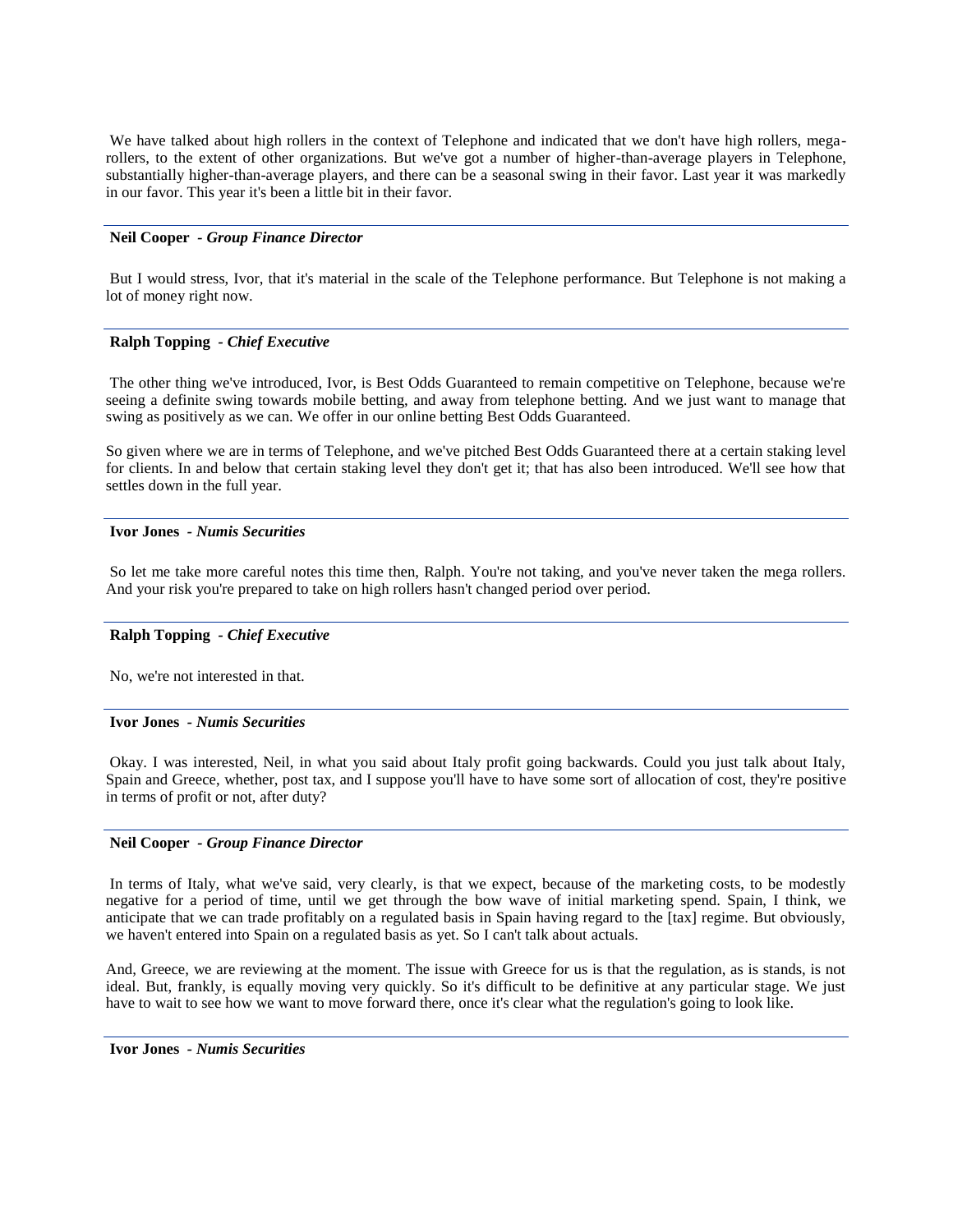So the profits coming out of the Online business, they're all essentially, despite the fact that those three territories contribute little or are loss making.

#### **Neil Cooper** *- Group Finance Director*

Well, by definition, yes.

#### **Ivor Jones** *- Numis Securities*

Okay. Mobile's grown strongly. Why do you think? Is it stuff you have done, or is it just a change in consumer behavior?

### **Ralph Topping** *- Chief Executive*

I think it's both, Ivor. I think the advent of iPad and tablets and the move away, if there is a move away, from computers towards very slim notebook type technology is a help; portability helps. I just think it's an inevitable trend, and so we're putting a lot into mobile. We believe it's got -- not just in the UK and Europe -- somewhat big opportunities, but also in the USA and other parts of the world. I'm just back from Tanzania, and everything there is conducted through mobile; same in South Africa.

So I think it has a big future, and we're seeing some of that being embraced by clients. So it's the technology, and it's what we are doing.

### **Ivor Jones** *- Numis Securities*

And given the growth, what is it that you can't do that you might need to acquire for mobile?

# **Ralph Topping** *- Chief Executive*

I think it's always important that you keep your eye on where you're short in your own estimation, and whether or not you can add to your business to give yourself a stimulus. But at the minute, we've got two opportunities; we've got an opportunity to grow organically, and we're happy with that at the moment.

#### **Ivor Jones** *- Numis Securities*

But in terms of a particular skill that you might need to --

#### **Neil Cooper** *- Group Finance Director*

Ivor, sorry, as you're aware from public statements, we need to be extremely cautious about what we comment on in this area. So I think we've probably commented enough.

### **Ivor Jones** *- Numis Securities*

In your statement there's a phrase that I didn't understand about Casino. Growth's been excellent, up 41%, including 40% from products, Sportsbook. Is that saying that all of the 41% comes from cross-sell to Sportsbook, or (multiple speakers)?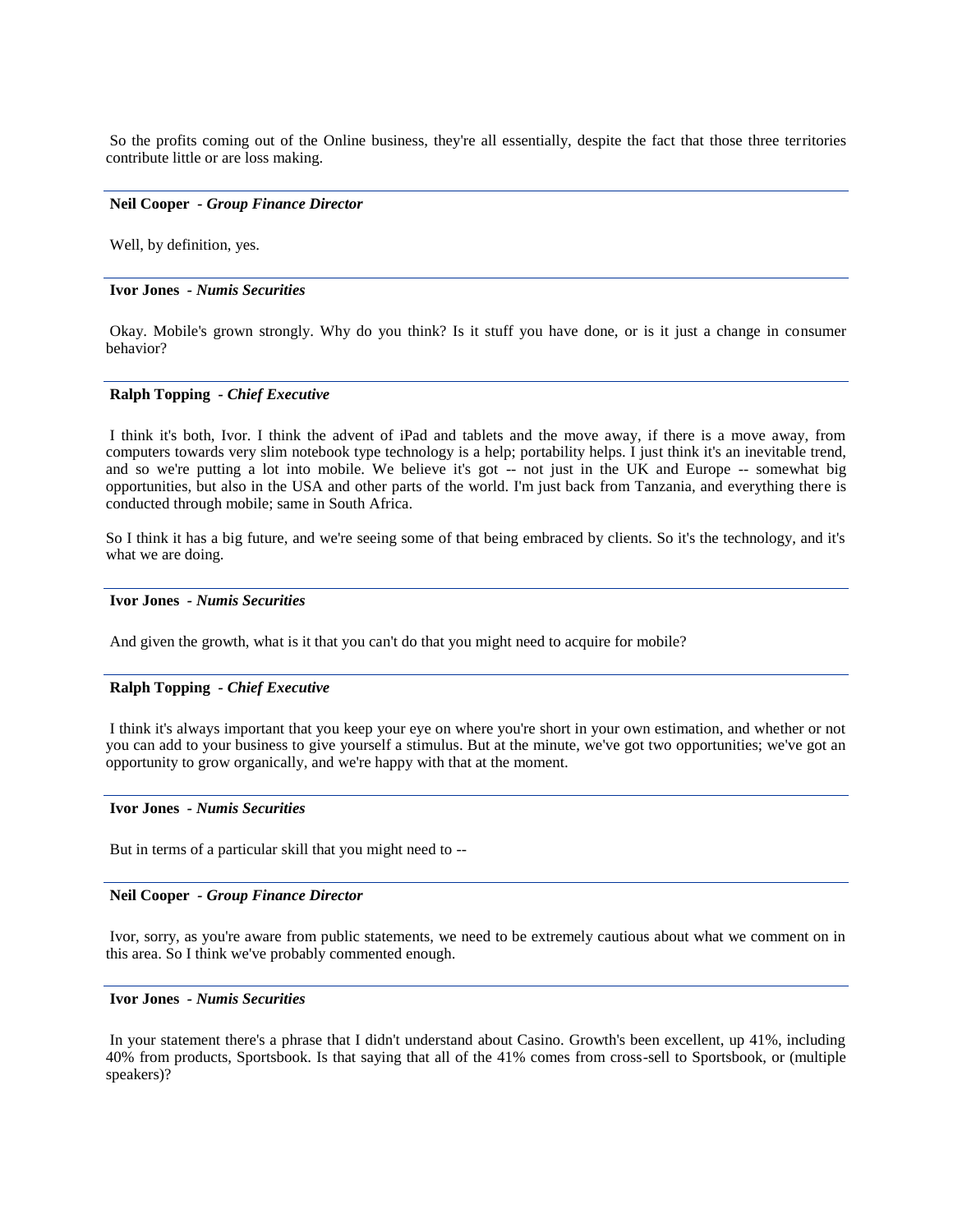### **Neil Cooper** *- Group Finance Director*

No, we have two categories within Casino. The flash-based Vegas-style games, and then the download-style games. And actually, we've seen very good growth in both categories. Now typically, the flash-based games are a more straightforward cross-sell opportunity for sports betting customers because there's a very quick load time --

### **Ralph Topping** *- Chief Executive*

They're embedded in the site.

#### **Neil Cooper** *- Group Finance Director*

And in some cases they're embedded on the sports betting tab.

#### **Ivor Jones** *- Numis Securities*

So what did the 40% growth contribute to the 41% growth (multiple speakers) each other?

#### **Neil Cooper** *- Group Finance Director*

We've never commented on the absolute size of either of those elements of Casino, and if I tell you the answer to that I will have done. So we're not going to --

#### **Ivor Jones** *- Numis Securities*

Is the thing that grew 40% a material part of the 41%, or are you saying a very small number grew a lot?

### **Neil Cooper** *- Group Finance Director*

Yes, both elements are material, download and flash. And actually we are reviewing whether we start disclosing this at the moment, and I think the likelihood is we will be disclosing this at the year end in terms of the two different strands of the Casino operation, because they're both substantial. So if you can hold back your native curiosity 'til the end of the year, we'll help you a little bit more then.

### **Ralph Topping** *- Chief Executive*

Just [typically], Ivor, the flash has been growing strongly over the last three years, so we [don't] want to split the numbers a wee bit more for you.

### **Ivor Jones** *- Numis Securities*

Last one, Ralph, Neil, you know how easily we can get misled by journalists. In relation to Tel Aviv, can you just talk about exactly what the Tel Aviv-based part of the business does, and how important it is for the Group? I think you said that Henry and Jim are running it at the moment. What should they have been doing, and does that have implications for the rest of the business if they're not doing their day job?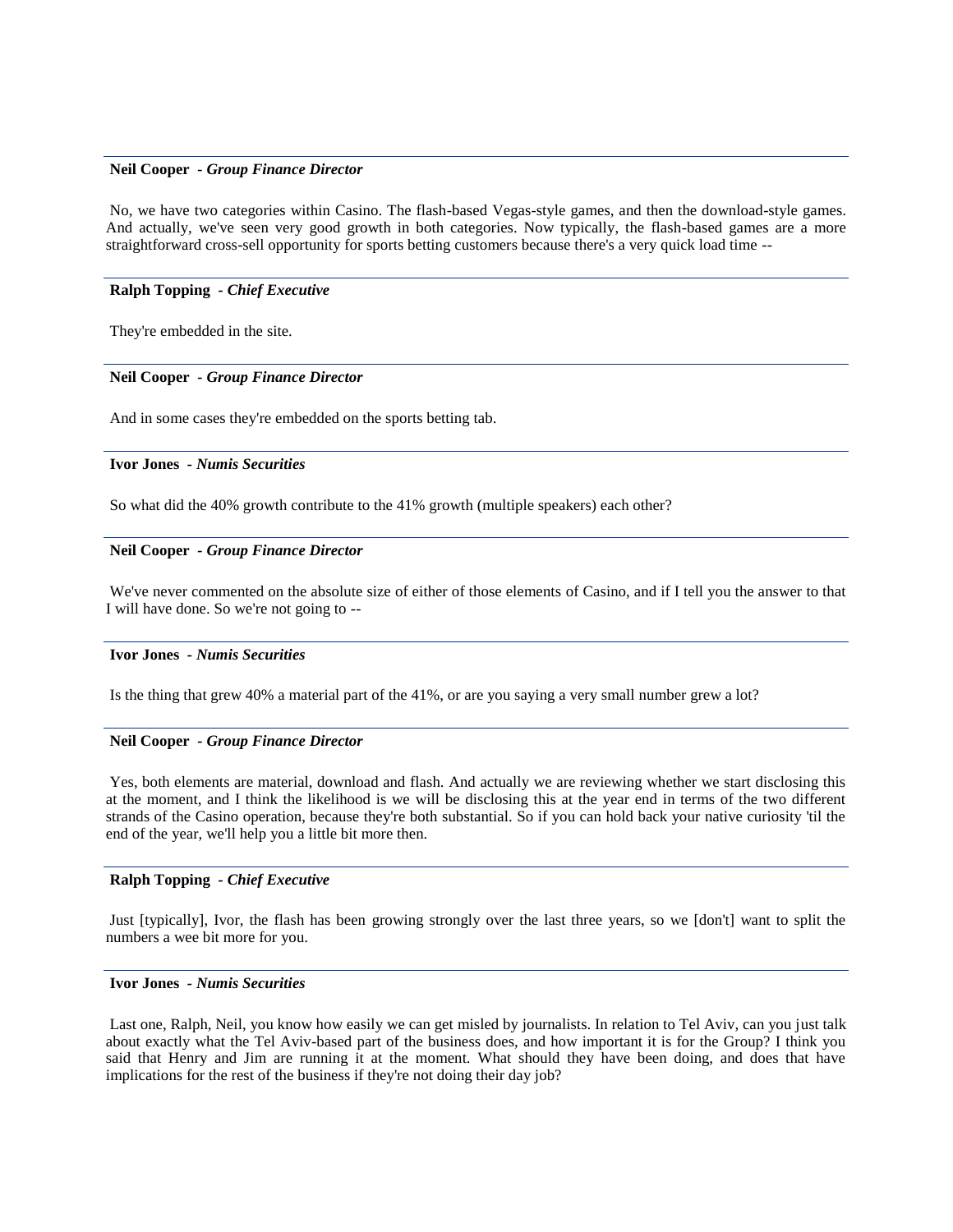And finally -- sorry.

### **Ralph Topping** *- Chief Executive*

Let's take one question at a time. The first answer is online marketing.

#### **Ivor Jones** *- Numis Securities*

Is it all the online marketing for William Hill Online, or is it part of it?

#### **Ralph Topping** *- Chief Executive*

Most of it; the bulk of it is done there. If you're looking at Jim and Henry, they run the business from Gibraltar; they could easily run the business from Tel Aviv, but we wish to run the business from Gibraltar. They're over there during this period, because there's some restructuring to be done there in terms of replacement of managers, the selection of new human resources, and the appointment of the CMO.

And I think initially they're over, both of them together, but we'll see them split it out, responsibility, over the course of the next two or three months 'til we appoint the new person.

### **Ivor Jones** *- Numis Securities*

Okay. And the last one was, clearly the business you acquired had some quite lively business practices, as evidenced by the 32Vegas litigation, and there was some suggestion that William Hill Group hadn't had access to all of the marketing operation systems. Are you confident now, or when will you be confident that the business practices in marketing are in line with the Group's policies?

### **Ralph Topping** *- Chief Executive*

To be fair on that, we wished to access, for a fairly routine internal audit, the systems over there and we were denied. We're into the systems at the moment. Are we expecting to find anything substantially wrong there? No. But if there are any odd or unusual practices we'll be putting an end to them, Ivor.

But we haven't, I would say, come across them in the normal course of events, as you would have expected, through either customer complaints or observations on the web, which is open to eyeball. So we'll wait and see what we find. But the aim was always to get control and get access.

#### **Neil Cooper** *- Group Finance Director*

And, Ivor, just for the avoidance of doubt, my understanding is the litigation around 32Red relates to activities that occurred before William Hill Online was created.

#### **Ivor Jones** *- Numis Securities*

I think 32Vegas was closed after you bought it, but --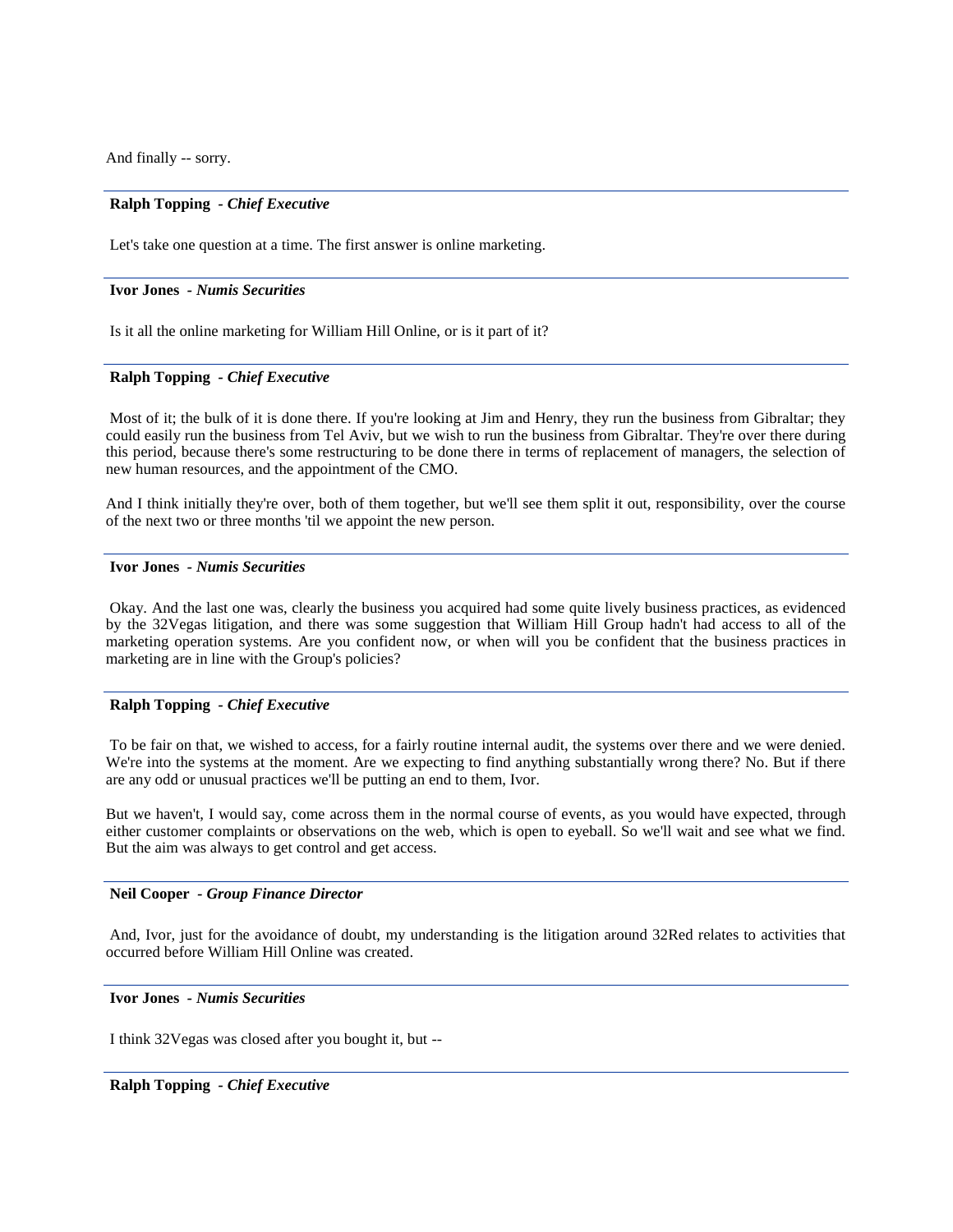Yes, shortly after, yes.

#### **Ivor Jones** *- Numis Securities*

Great, thank you very much.

#### **Operator**

Ed Birkin, Barclays Capital.

### **Ed Birkin** *- Barclays Capital*

A quick one on Israel. I know you're probably fed up of talking about it. But the managers that got let go, and the resignation of the CMO, do they have any non-compete clauses?

### **Ralph Topping** *- Chief Executive*

Yes.

#### **Ed Birkin** *- Barclays Capital*

They do. Thanks.

#### **Operator**

Ian Neill, Alchemy Partners.

#### **Ian Neill** *- Alchemy Partners*

Just a quick one from me. You mentioned in your introduction, Ralph, that you're seeing a highly competitive marketplace. That's something I haven't seen you highlight particularly in your previous releases, and I may be reading too much into this. But I'm just wondering whether anything specific has changed that's led you to increase the emphasis there.

And I suppose I'm wondering whether the merged Betfred/Tote entity is having any impact, or something along those lines.

#### **Ralph Topping** *- Chief Executive*

Second one, no. The marketplace is competitive, especially in horse racing around festivals, and the big events where there's usually a whole panoply of offers to attract punters to whatever websites or, indeed, into shops. So the thing is, it is increasingly competitive around big events. We were flat, actually, in this quarter in horse racing at the big festivals, but outside the festivals we grew our percentage by 0.5%, and that's maybe an indication of what I was really talking about there.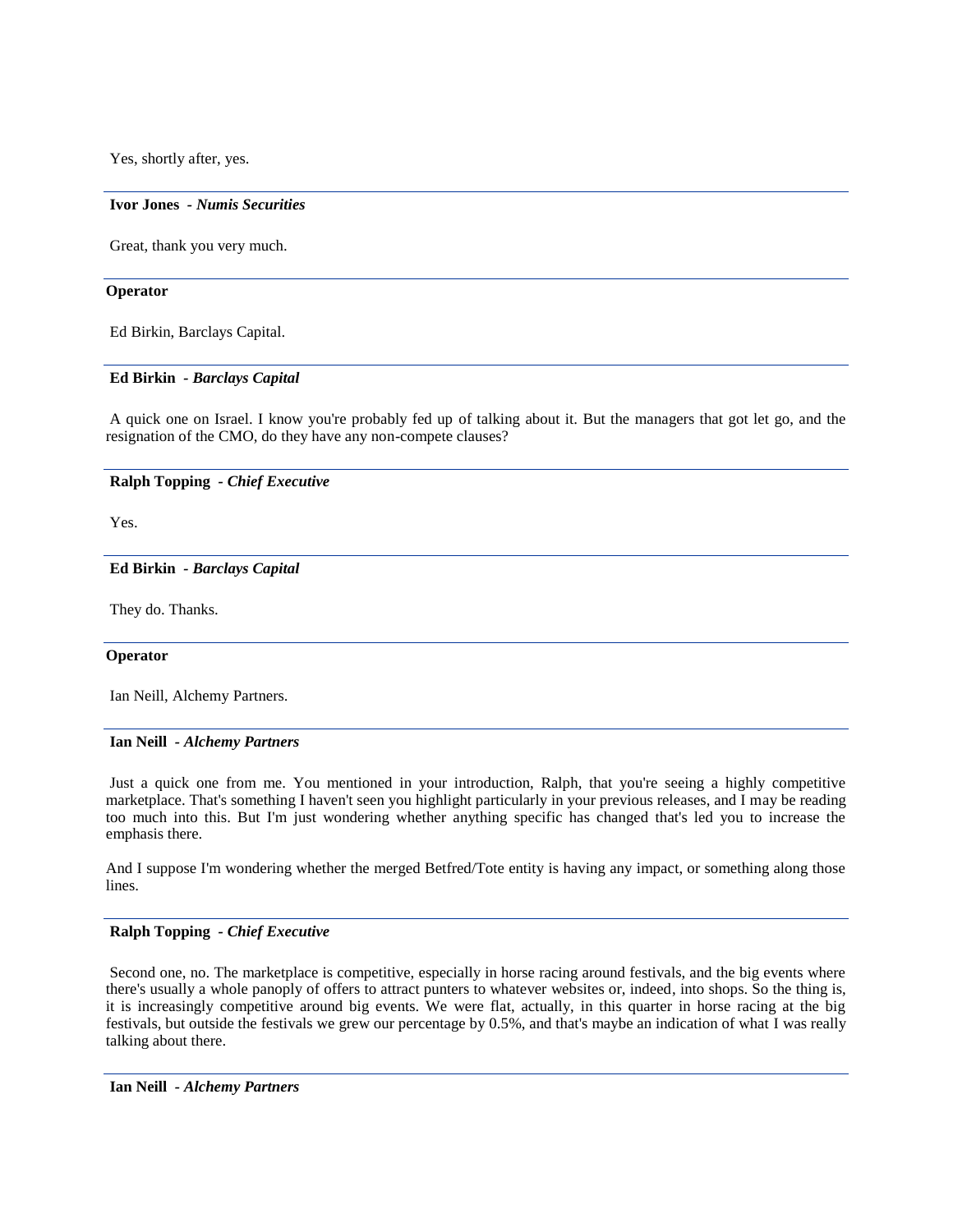So it's more in the online space that you're --

### **Ralph Topping** *- Chief Executive*

The online space has always been highly competitive. I think we're seeing a wee bit more of that in the retail environment as well, but around festivals --

### **Neil Cooper** *- Group Finance Director*

To be fair, Q3 saw a Sportsbook turnover growth rate in line with the first half, and net revenue for Online as a whole actually strengthened in growth in Q3 versus the first half. So I think the comment was as much, if I'm honest, on drafting about the consumer environment in the UK, which is not great. And you can easily convince yourself that life's going to get worse for the average punter in the UK.

### **Ralph Topping** *- Chief Executive*

I think one's a consequence of the other actually, because if the punters have not got money in their pocket, then the bookmakers are trying to get the money out their pockets, and therefore, trying to make good offers around the big festivals, and big events. So it's something you should look at, and just pick up your Racing Post, which I'm sure you get every day, and just take a look at the offers that are there around big football matches and big horse racing meetings.

### **Ian Neill** *- Alchemy Partners*

Okay, understood. Thanks.

### **Operator**

Roohi Siddiqui, BofA Merrill Lynch.

### **Roohi Siddiqui** *- BofA Merrill Lynch*

A few question from me. Firstly in Italy, are slot games in Casino regulated as yet? And if not, then to whether your product at the moment is just stuff like roulette?

#### **Neil Cooper** *- Group Finance Director*

I think that's the case.

#### **Roohi Siddiqui** *- BofA Merrill Lynch*

Okay fine, thank you. And can I just confirm, in terms of machine density per shop, presumably that was up in line with H1?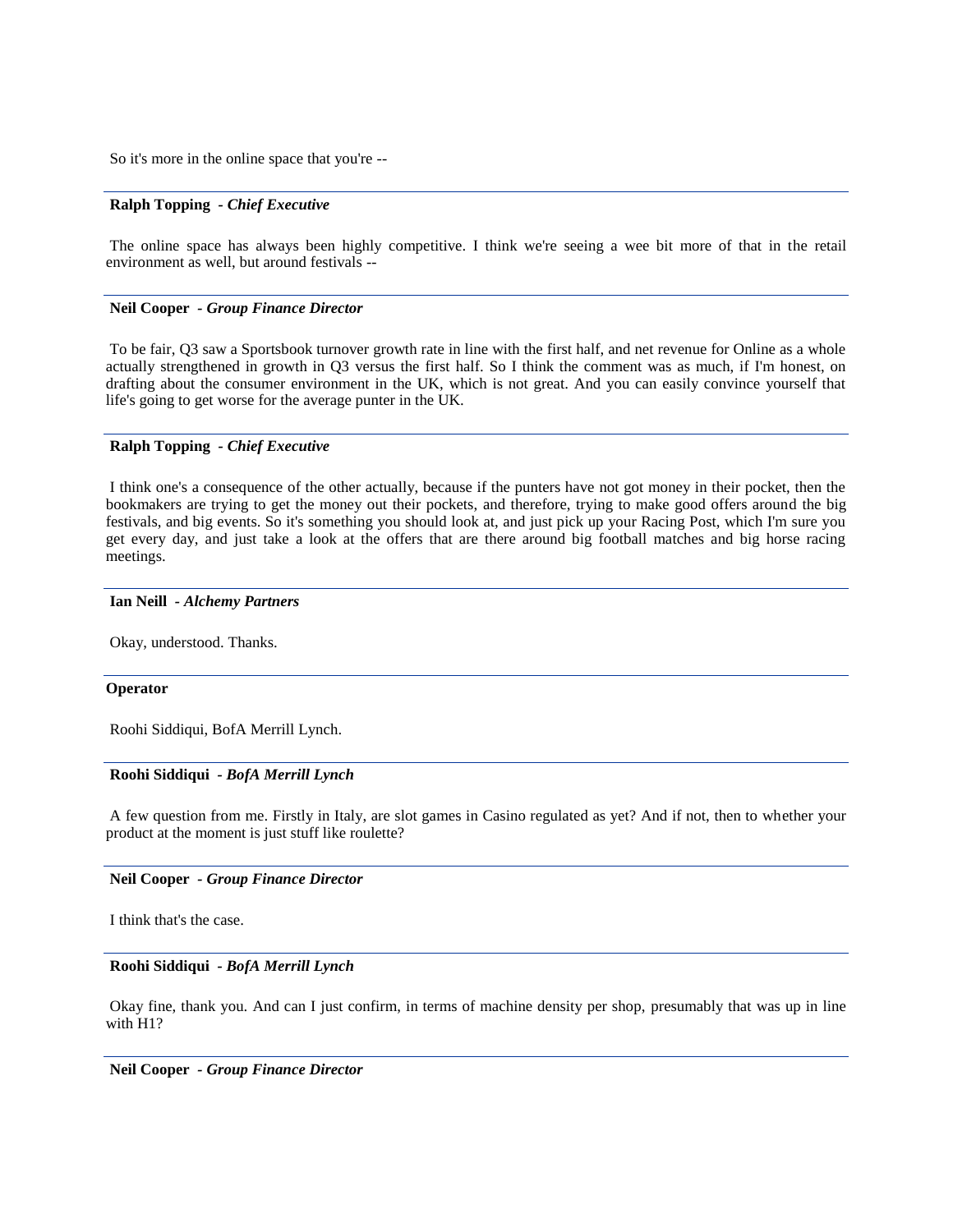That hasn't -- we've been running about 3.8 machines per shop for the best part of three years now, I would think, and that hasn't changed over this year really.

### **Roohi Siddiqui** *- BofA Merrill Lynch*

Right okay. Guys, the other thing I just wanted to check, in terms of the cost base, going back to gaming taxes in Italy, could you give us a sense of now, how much of the businesses in total, derive from Italy, Greece and Spain, so we can --?

#### **Neil Cooper** *- Group Finance Director*

To be fair, Roohi, we've never commented on that, and we're going to continue to be consistent in that regard. I'll remind you that what we have said is that no market makes up more than 5% of our net revenue, other than, obviously, the UK.

I've told you I think previously, on Ivor's question, about the fact that Italy, year over year, is actually down because of the impact of the marketing, and in absolute terms is negative as we roll through this bow wave. To be fair, if I gave you the amounts we're paying on tax, then you can divide by the target tax rate, and get to the amount that we're making in profit, which would defeat the object of not disclosing it. So I'll leave that one alone, if you don't mind.

### **Roohi Siddiqui** *- BofA Merrill Lynch*

Okay. And in terms of the over-the-counter gross win margin, the decline that you guys had in Q3 looks like it was about 160 basis points. And just looking at Ladbrokes, the Q3 margin, and that seems to have been on 90 basis points. So is it because you have more football mix, or is it because you guys have been more aggressive on pricing?

#### **Ralph Topping** *- Chief Executive*

I think it's fairly consistent with what we've seen in previous years, and it is down to the mix of business.

If we look at the post big football tournament performance, the last three times, so three years, 2005, '07 and '09, the average is about 15.4%. So you could look at it another way, and say we've outperformed the previous average for years after a big football event in Q3, so it's 16.6%, relative to the other businesses.

There is a different business mix at William Hill we believe, to other organizations. So we're not unduly worried about the performance of 16.6% compared to the average of 15.4%, so --

#### **Neil Cooper** *- Group Finance Director*

Really, one option is to go back to '09, and look at '09 on '11 to get a sense of the trend, because clearly, that will not be distorted by the World Cup in the middle.

#### **Roohi Siddiqui** *- BofA Merrill Lynch*

Okay, no, that's fair enough. And sorry, just one final question, which is on Israel. I'm sorry to be a pain about this, but just to clarify, in terms of what happened, you asked to do an internal audit, and you were denied access to the computer systems, is that right? Doesn't this lead you to think there might be some kind of shady business going on?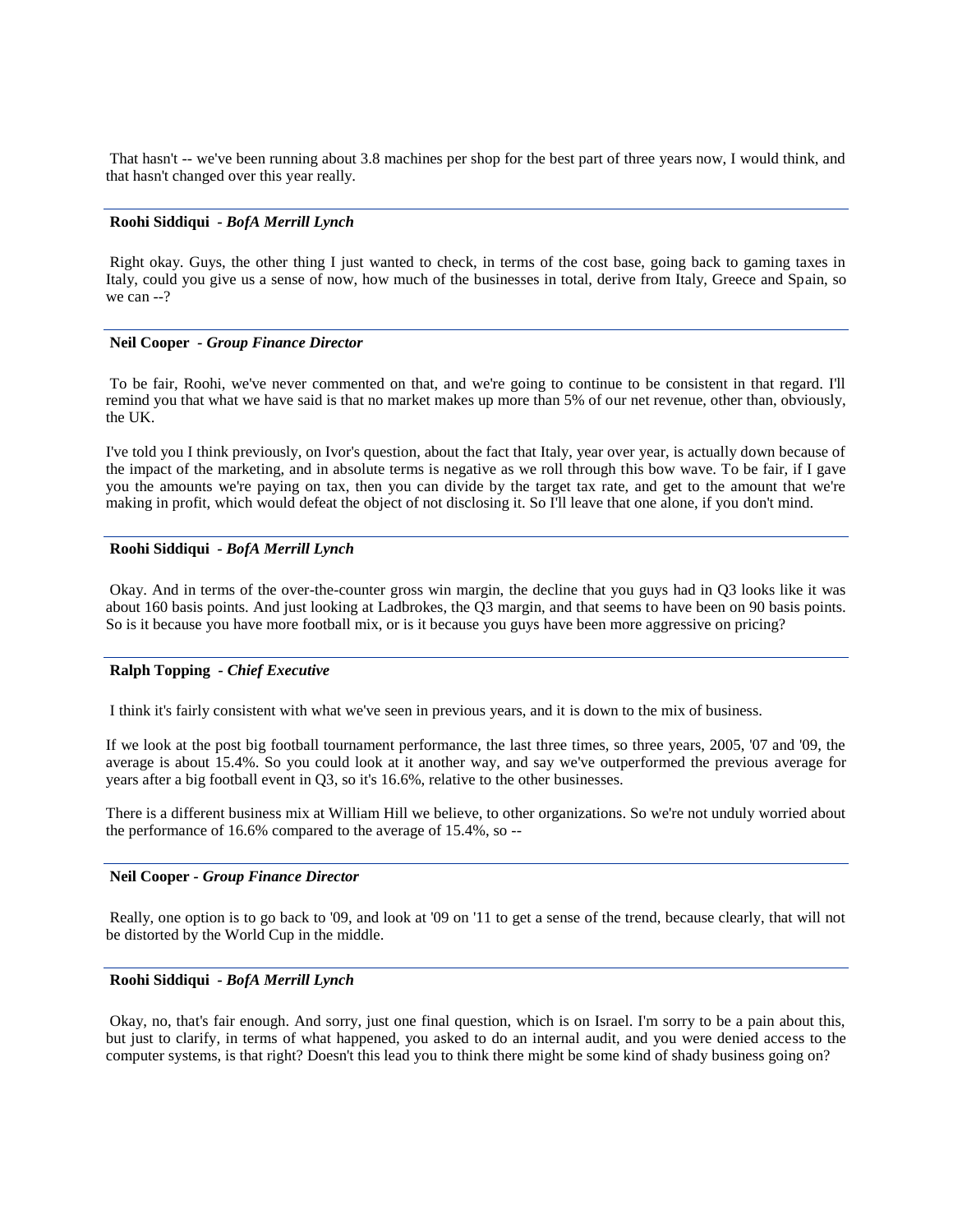### **Ralph Topping** *- Chief Executive*

No, it doesn't. It leads us to -- actually what happened was, one individual, over a period of time, refused us access, despite various ways in which we tried to persuade that individual to give us access. Our patience ran out, and an ultimatum was given. That individual chose to resign. Two weeks later, a number of people encouraged the workforce by various means, to leave the business.

Now, was that done for other purposes? I believe, yes. And we're keeping an eye on that situation, and have the noncompete clauses at our discretion to exercise through the courts, should we wish to do so.

### **Roohi Siddiqui** *- BofA Merrill Lynch*

Great, thank you.

#### **Operator**

Chris McGale, BTIG.

#### **Chris McGale** *- BTIG*

Two parts to this question. One is, how come your Casino side is so much better than Ladbrokes, in terms of they saw a decline in net revenues, in both poker and bingo, and had an 11% outcome in Casino?

And secondly, given the very strong growth in in-play, I think it was up 61% in quarter 3, what do you see, or is it too early at this point, or can you comment on your blue sky expectations for 2012, around Euro 2012, and the Olympics?

### **Ralph Topping** *- Chief Executive*

Well, the Olympics will not give us anything, so that's for [Waitrose] shoppers in the south east of England, the Olympics.

In-play, it's too early to say where we're going for 2012; we wouldn't commit to that. And as for answering questions on why our business, relative to another organization, is much better, that's a real imponderable, and it takes me into swampy ground, and I'm not going there, because I'm not feeling well, all right?

#### **Chris McGale** *- BTIG*

Okay, thank you.

### **Operator**

Nigel Hicks, Liberum Capital.

### **Nigel Hicks** *- Liberum Capital*

Thank you very much for the average shop numbers, that's very kind. Can I ask a very simple question? When you talk about year to date, is that to now, or to the end of September?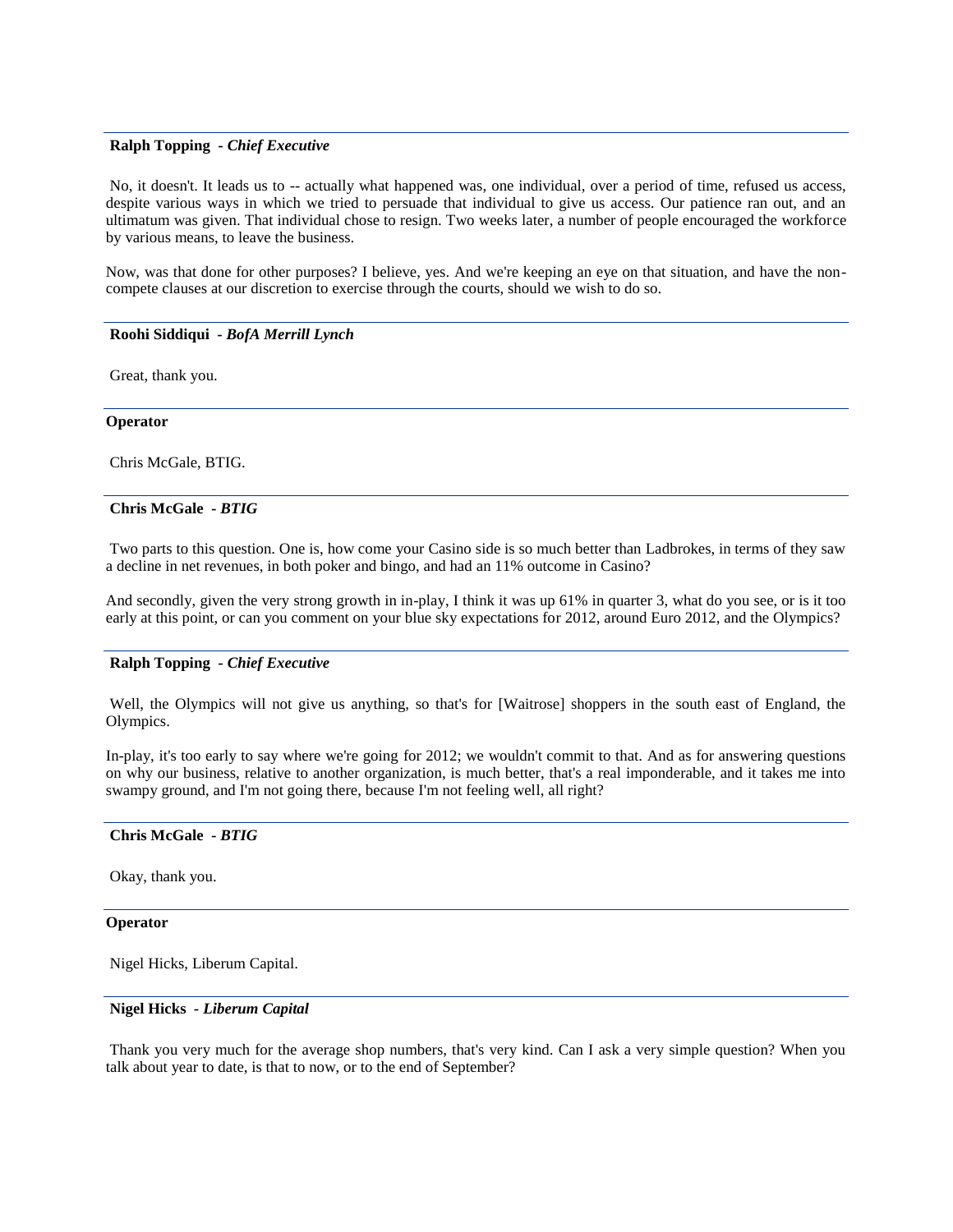### **Neil Cooper** *- Group Finance Director*

No, to the end of the third quarter.

### **Nigel Hicks** *- Liberum Capital*

Sorry, just going back to the Tel Aviv thing, has no-one visited Tel Aviv, in terms of knowing whether there was Rabbi or fish, or whatever all the stories are? Had you guys gone there, and how tight was the control?

### **Ralph Topping** *- Chief Executive*

Yes, we've met the Rabbi and we've been introduced to the fish, yes.

#### **Nigel Hicks** *- Liberum Capital*

No, previously I mean.

#### **Ralph Topping** *- Chief Executive*

Yes.

### **Nigel Hicks** *- Liberum Capital*

Right, okay. Does any of this give any rise to different thoughts or issues, going forward, with regard to a year's time for the call option etc?

#### **Ralph Topping** *- Chief Executive*

No.

### **Nigel Hicks** *- Liberum Capital*

No, okay. Does it improve thoughts on it?

### **Ralph Topping** *- Chief Executive*

Listen, we had some good support from Playtech, last week, in particular Mor Weizer. And we've said before that the relationship between the two companies has been good, post court case.

It was good during the court case, but nobody ever chose to believe us on that one, so I'll put that down to the cynicism of journalism and the even strong cynicism with financial analysts. But the relationship was good.

The two Chairmen were in contact, two Chief Executives were in contact, and there was some help provided for us, when we were over in Tel Aviv, and there is even more help being provided, post the event. So I'm not going to do anything other than praise Playtech for what they helped us with.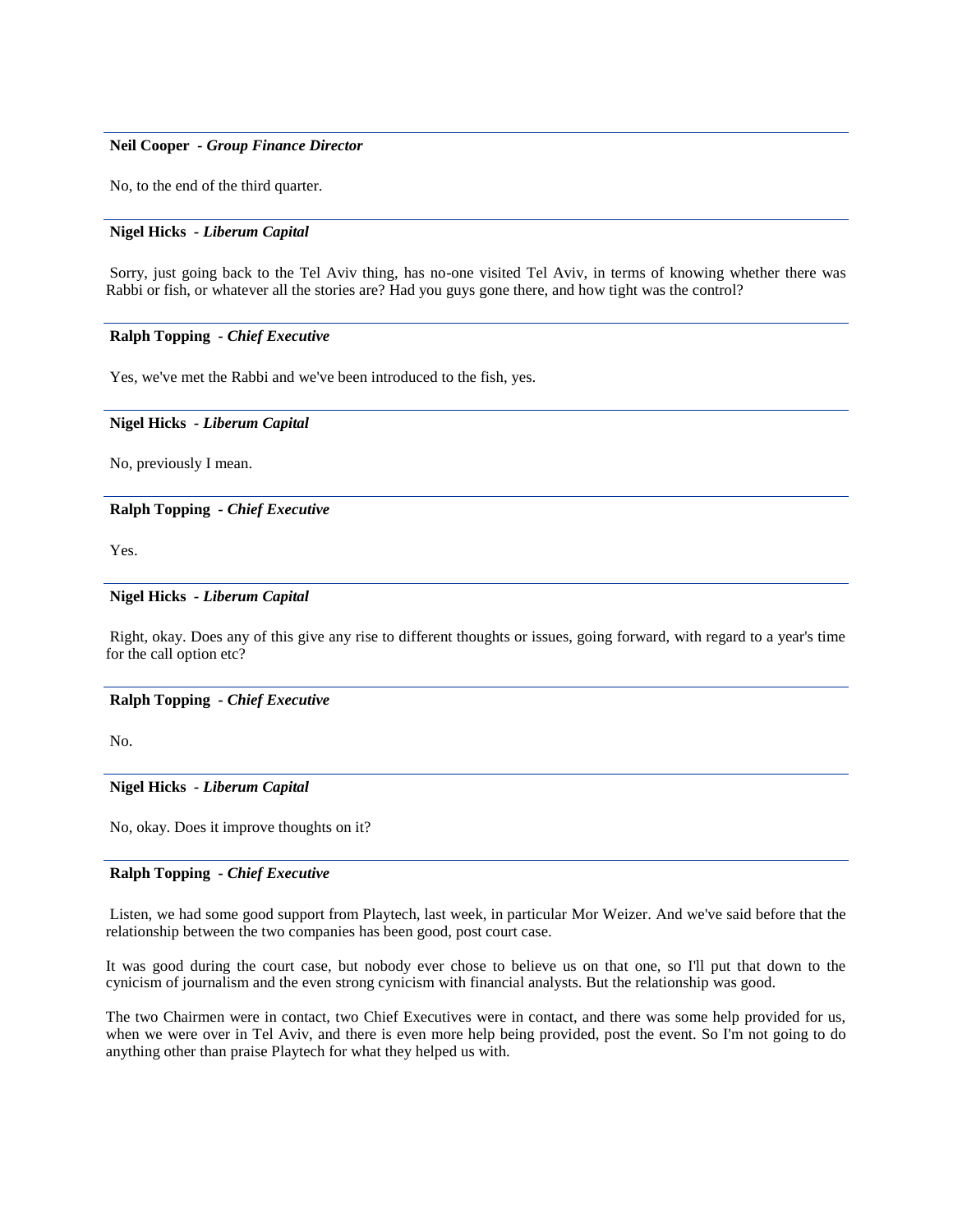### **Nigel Hicks** *- Liberum Capital*

Okay. Any words on October at all? You're hitting quite tough comps in margin again.

#### **Ralph Topping** *- Chief Executive*

Yes, October you need to wrap up warm if you've been abroad, because you get a cold, that's the only thing I'll say about it.

#### **Neil Cooper** *- Group Finance Director*

Nigel, I know you follow the football results very closely. What's your view from what you've seen so far?

#### **Nigel Hicks** *- Liberum Capital*

Mixed, I think, but I'd say generally positive, when you've got -- it's good to see Liverpool draw and Chelsea lose, in any case.

Can I ask about margins, in-running, pre match, and also mobile, is that a trend in mobile that you're seeing? Is mobile a high volume, low margin thing, like in-running, maybe.

#### **Ralph Topping** *- Chief Executive*

What we'll do is we'll give you all that information next February when we stand up in front of you. I'm not going to do it before.

#### **Neil Cooper** *- Group Finance Director*

I would just say, though, Nigel, look, the absolute margin in Sportsbook for the quarter was 6.9%. We've guided to 7% on a normalized basis. And, frankly, I know clearly the margin split between the two channels, and it was pretty much as you'd expect in the quarter.

#### **Ralph Topping** *- Chief Executive*

All I would say is, we like what we see in mobile, Nigel, and leave it to February, yes.

### **Nigel Hicks** *- Liberum Capital*

Okay. People have, obviously, previously talked about cannibalization of online from on-retail, is there a cannibalization from, if you like, PC because of mobile? Or is it a net gain? Obviously, I know you're seeing big increases, but --

### **Neil Cooper** *- Group Finance Director*

Nigel, we've obviously hosted an analysts' conference fairly recently where we covered some of these things. I think just to recap what we said, it is far too early to be definitive about this, so don't go away and start changing your models.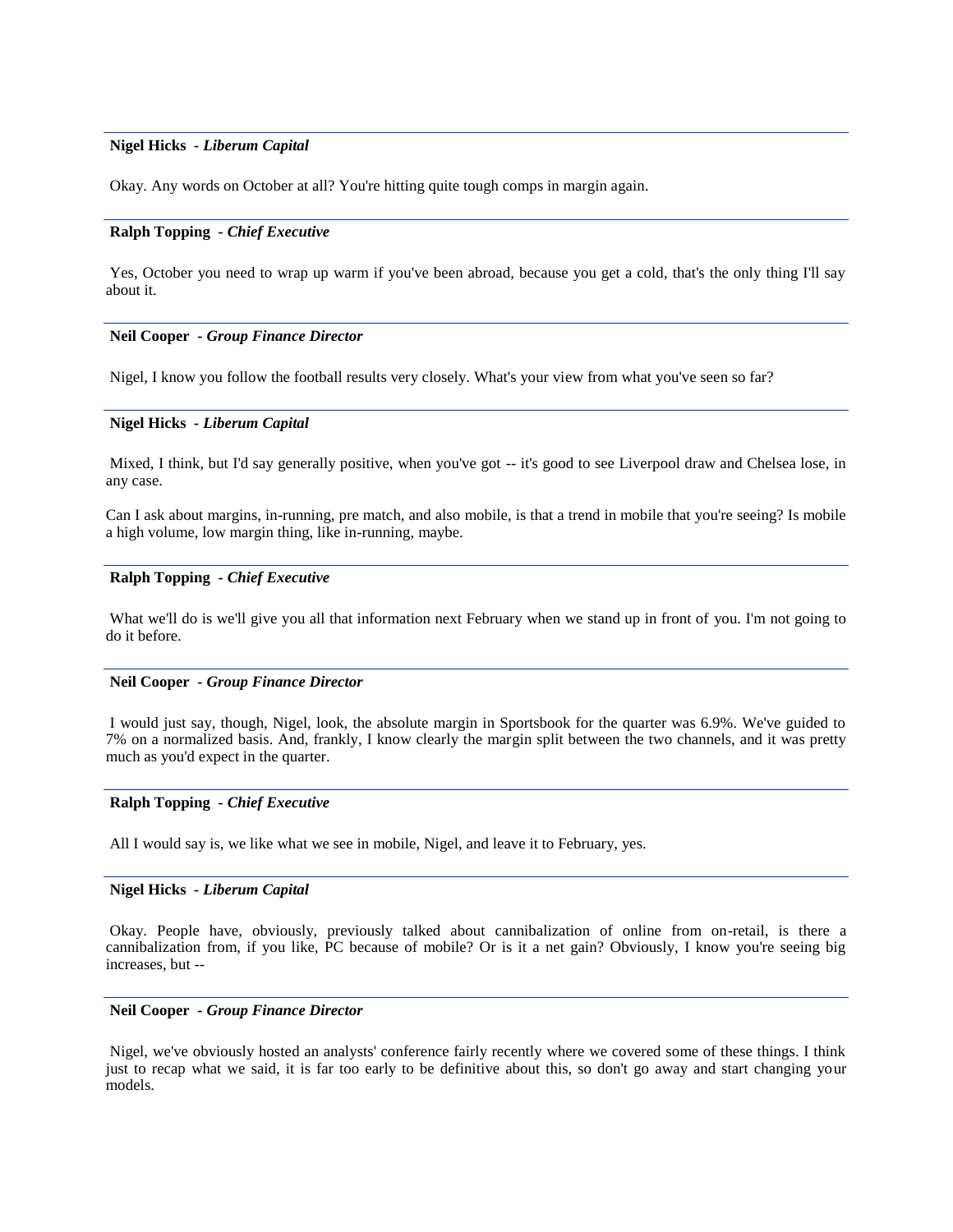But I think there is some indication that mobile betting, in some senses, a portion of it is incremental. It's an increased share of wallet, so it is not just a simple case of switching. Now, that may just be because some of the earlier [adopters] behave differently than the mass market, which is why we need to be cautious in looking at early trends and drawing a longbow to how this will look when it's mature. But I think certainly enough for us to believe that it isn't just a defensive opportunity; there may be some aggressive opportunity there as well.

### **Nigel Hicks** *- Liberum Capital*

Okay. And is there --

### **Neil Cooper** *- Group Finance Director*

It is too early to be scientific about it.

### **Ralph Topping** *- Chief Executive*

One of the things, when you think about the mobility of it all is the WiFi accessibility across the country, which helps. And I think that's a big influence on things, going forward. But it is far too early to arrive at.

### **Nigel Hicks** *- Liberum Capital*

And can you give any indication of mix between Sportsbook and other on mobile?

### **Neil Cooper** *- Group Finance Director*

I think it's predominantly Sportsbook.

### **Nigel Hicks** *- Liberum Capital*

Okay. Can you just also, mobile amount staked, you put a query about the Racing Post thing, can you just explain what you mean by the twice as much on a [different] basis?

## **Ralph Topping** *- Chief Executive*

Well, the figures we've previously published, they've all been about the apps and the business taken through the apps, rather than including the technology through which the business is placed. So in our figures, you won't see anything referencing accessing our business through iPads, or any other gadgets. So the figures are on a comps basis with other companies, I think, not on a like for like. So --

### **Nigel Hicks** *- Liberum Capital*

So you're saying yours is just mobile, not iPads?

**Neil Cooper** *- Group Finance Director*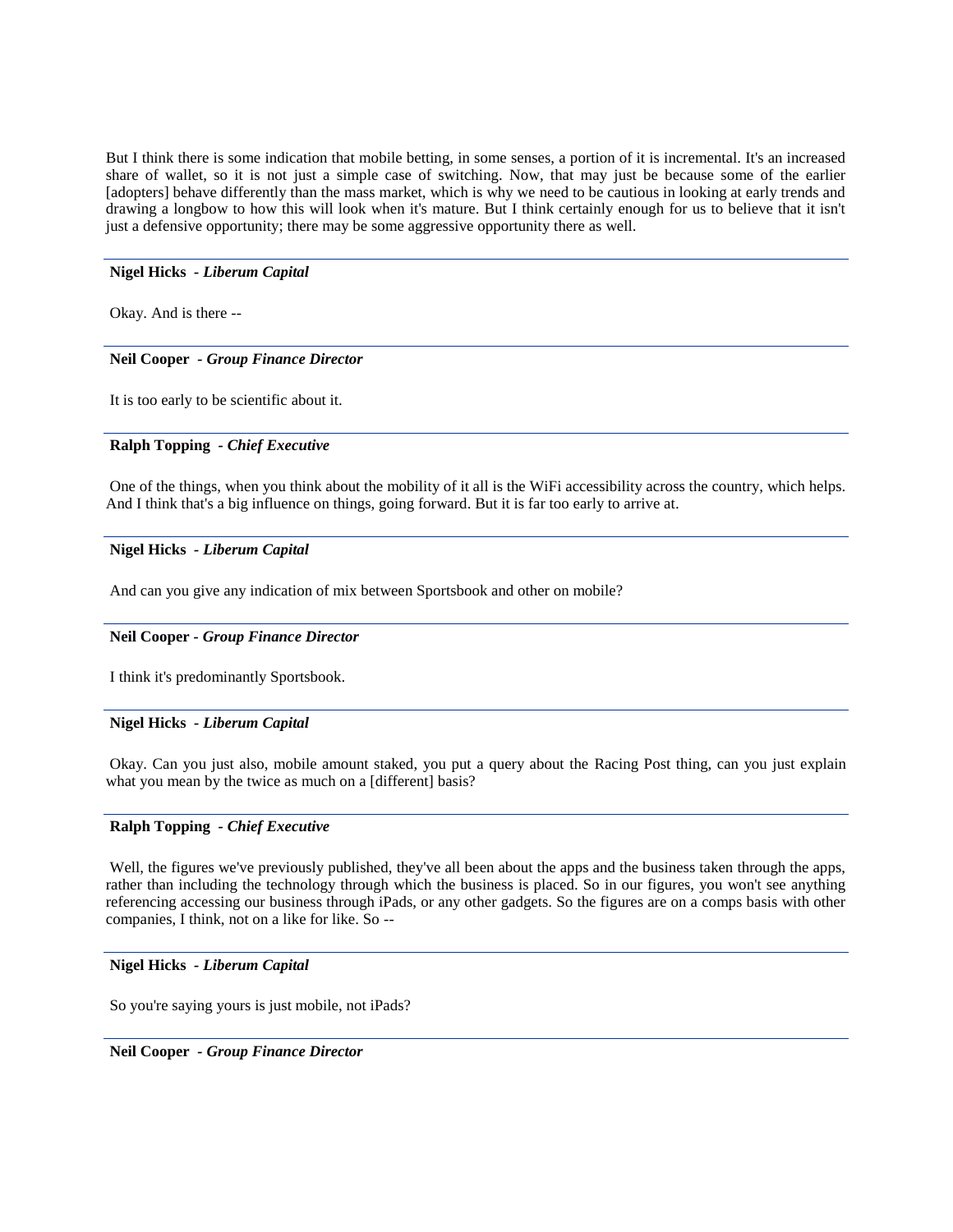It's iPads if it goes through the mobile app. But if it comes straight into the dotcom website, it's not in the numbers. And that's the point of difference we think we're seeing with some other people.

### **Nigel Hicks** *- Liberum Capital*

Okay.

#### **Neil Cooper** *- Group Finance Director*

But, to be fair, it's like, like for likes in the early days. An industry norm for reporting evolved as analysts ask questions and tease out what have you got in/what haven't you got it, and we're going a bit through that process on mobile, I would suggest. So over time, it'll be clear who's reporting on what and people will, I think, naturally align themselves.

### **Nigel Hicks** *- Liberum Capital*

Okay. And just finally, just on machines, I wasn't quite sure how well the previous question was answered on machines, but it's a slower rate of growth as, I suppose, from a high level. But Ladbrokes is now catching up; it's only GBP20-odd or GBP30-odd behind. Does it need the next Storm development to move it on another 10% to 15%?

### **Ralph Topping** *- Chief Executive*

What we said, that we get an uplift with -- historically, we've had an uplift when we've introduced a new machine, and we expect that to happen. So time alone will tell, Nigel. Congratulations to Ladbrokes on their big increase in machines, and I'm sure they're be addressing their drop in over-the-counter turnover even as we speak.

#### **Neil Cooper** *- Group Finance Director*

Nigel, by the way, to be fair, just to reiterate, Q2 we grew 8.7%; Q3 we grew 8.4%. So you're entirely at liberty to describe that as a fallaway in the growth rate, but it's a tad harsh.

### **Nigel Hicks** *- Liberum Capital*

Okay. Sorry, I thought it was 5.4%, but it doesn't matter.

#### **Neil Cooper** *- Group Finance Director*

It was 8.7% in Q2; 8.4% in Q3.

#### **Nigel Hicks** *- Liberum Capital*

Okay. Is there still quite a differential between your suppliers? And can you just remind me when any contracts come up?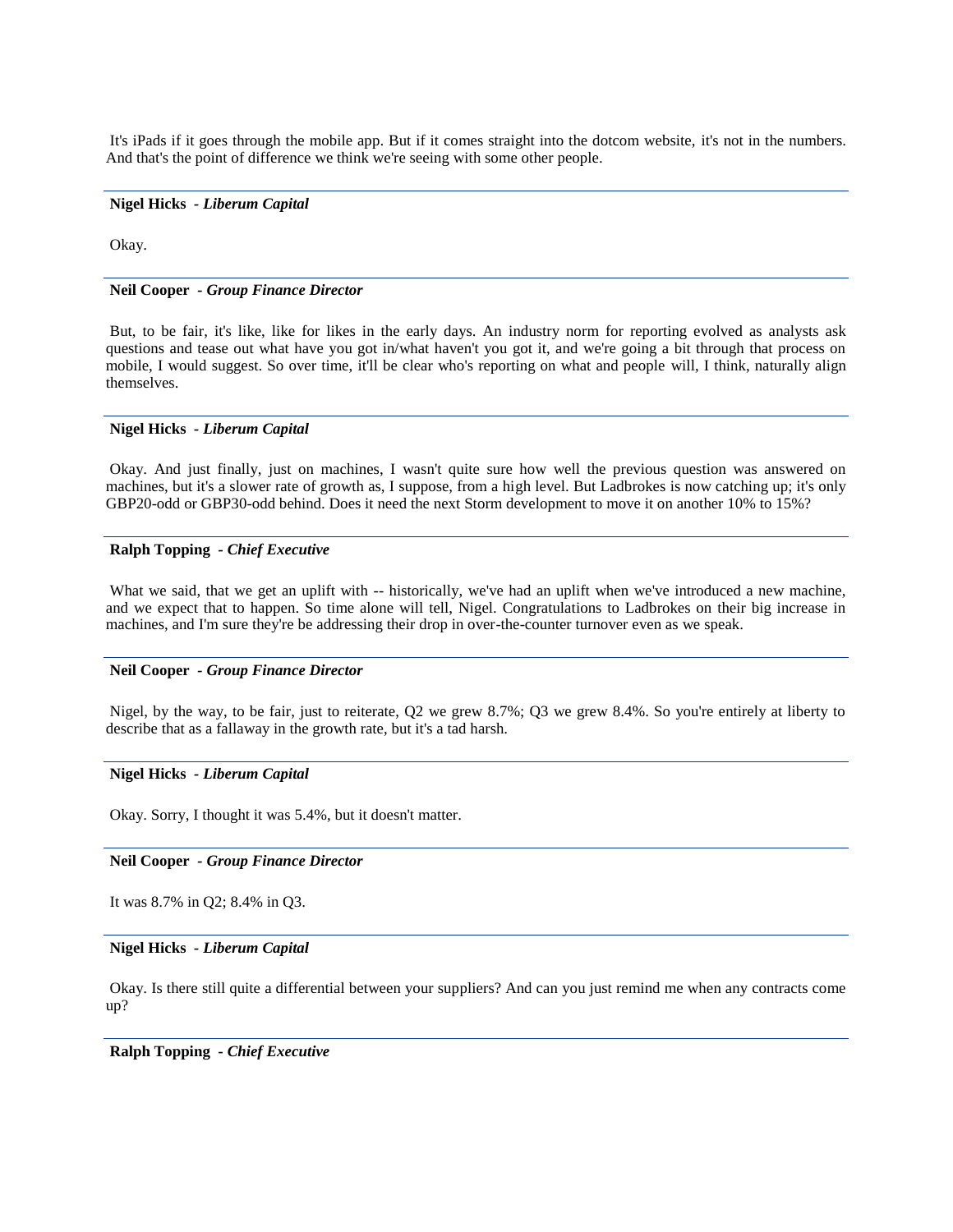Global Draw contract comes up for review this year.

### **Nigel Hicks** *- Liberum Capital*

The end of this year?

### **Ralph Topping** *- Chief Executive*

Yes.

## **Nigel Hicks** *- Liberum Capital*

And the first part of the question?

### **Neil Cooper** *- Group Finance Director*

We've haven't commented on -- we did it last year at the premiums, Ralph, but we haven't commented on it this year.

### **Nigel Hicks** *- Liberum Capital*

Okay, thank you.

### **Ralph Topping** *- Chief Executive*

We're going to wrap up, guys. One last question.

### **Operator**

Ian Neill, Alchemy.

### **Ian Neill** *- Alchemy Partners*

Just to follow up quickly on what I was talking about earlier. In response to what you've seen in the market, are you increasing the bonuses and special offers you're doing? And is that impacting your win margin?

### **Ralph Topping** *- Chief Executive*

No, I think we've said we're more in the way of price led on big events, rather than bonus led. And we're happy with what we've done on that. So no, it's --

### **Neil Cooper** *- Group Finance Director*

We haven't had any material change in free bets or bonusing, Ian.